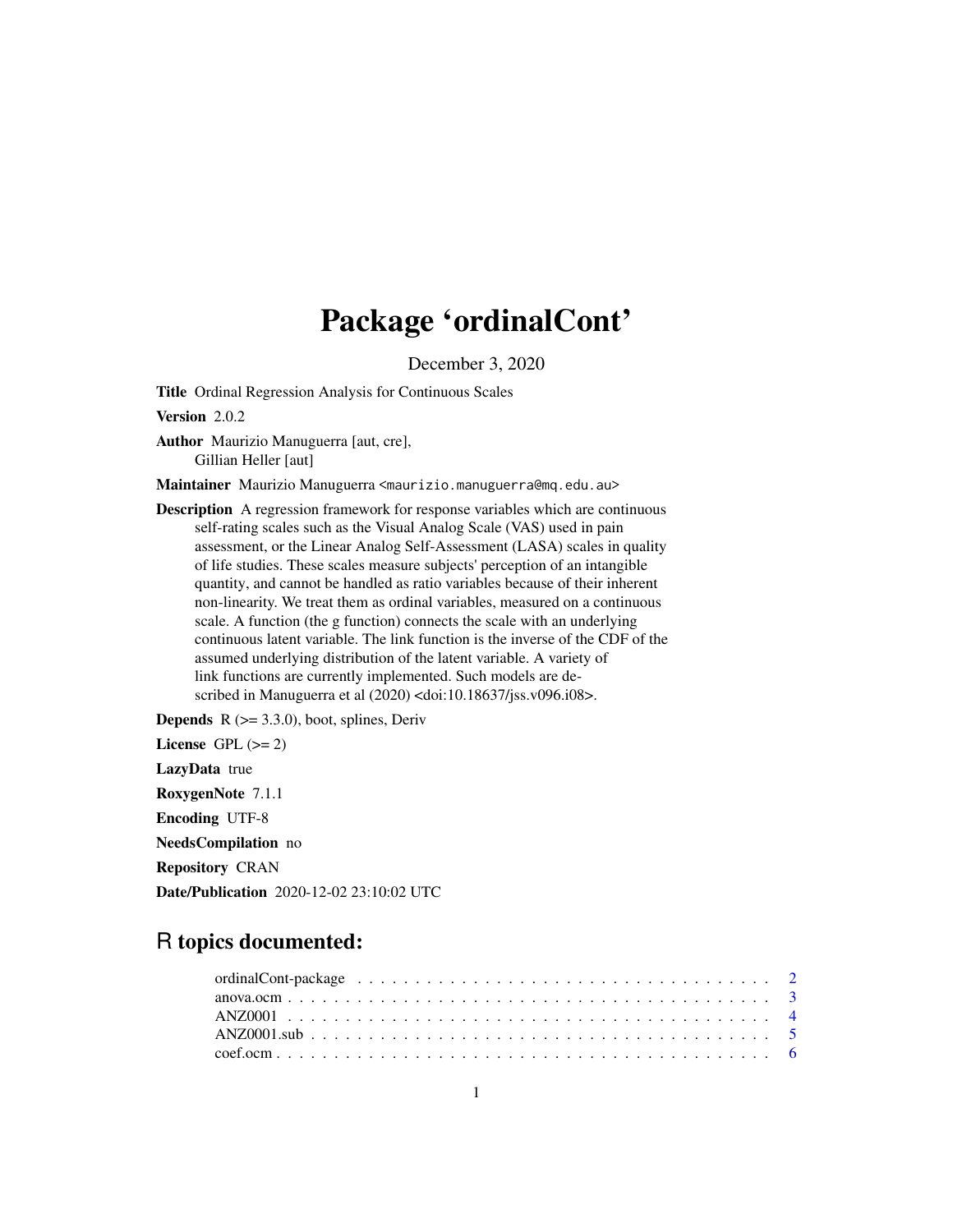<span id="page-1-0"></span>

| Index |          | 25             |
|-------|----------|----------------|
|       | vcov.ocm |                |
|       |          |                |
|       |          |                |
|       |          |                |
|       |          |                |
|       |          |                |
|       |          |                |
|       |          |                |
|       |          |                |
|       |          |                |
|       |          |                |
|       |          |                |
|       |          |                |
|       |          |                |
|       |          |                |
|       |          |                |
|       |          | <b>9</b>       |
|       |          | - 8            |
|       |          | $\overline{7}$ |
|       |          | $\overline{7}$ |

ordinalCont-package *ordinalCont-package*

#### Description

Regression analysis of continous ordinal data via cumulative link models and cumulative link mixed models. The package can be used to fit a variety of transformation models.

#### Details

Ordinal regression analysis is a convenient tool for analyzing ordinal response variables in the presence of covariates. We extend this methodology to the case of continuous self-rating scales such as the Visual Analog Scale (VAS) used in pain assessment, or the Linear Analog Self-Assessment (LASA) scales in quality of life studies. Subjects are typically given a linear scale of 100 mm and asked to put a mark where they perceive themselves. These scales measure subjects' perception of an intangible quantity, and cannot be handled as ratio variables because of their inherent nonlinearity. Instead we treat them as ordinal variables, measured on a continuous scale. We express the likelihood in terms of a function (the "g function") connecting the scale with an underlying continuous latent variable. In the current version the g function is expressed with monotone increasing I-splines (Ramsey 1988). The link function is the inverse of the CDF of the assumed underlying distribution of the latent variable. Currently the logit link, which corresponds to a standard logistic distribution, is implemented. (This implies a proportional odds model.) The likelihood is maximized using the MI algorithm (Ma, 2010). Fixed- and mixed-effects models are implemented in the function [ocm](#page-15-1).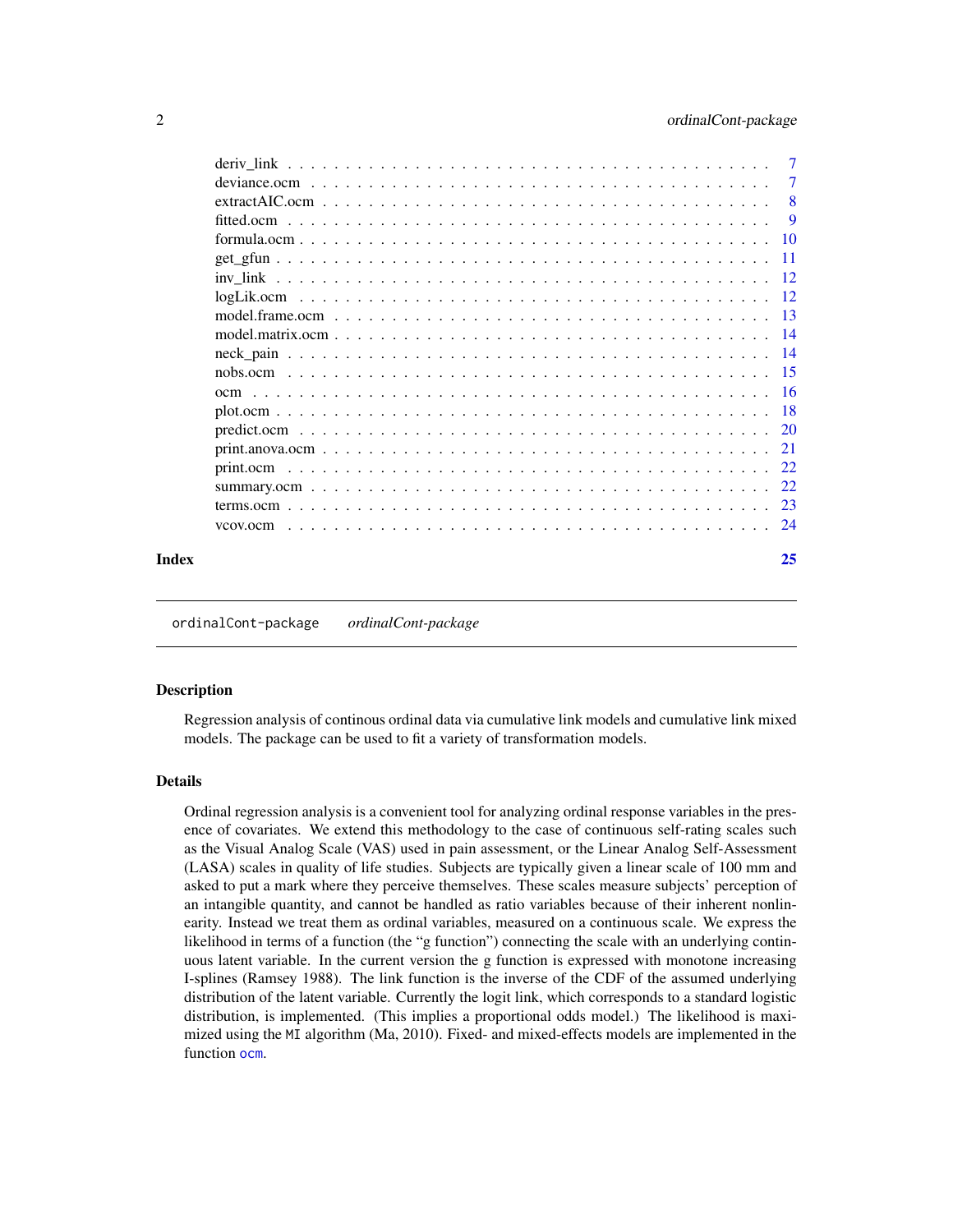#### <span id="page-2-0"></span>anova.ocm 3

#### Author(s)

Maurizio Manuguerra, Gillian Heller

# References

Manuguerra M, Heller GZ, Ma J (2017). Semi-parametric Ordinal Regression Models for Continuous Scales, *Proceedings of the 32nd International Workshop on Statistical Modelling*. July 3-7, 2017, Groningen, Netherlands.

Manuguerra M, Heller GZ (2010). Ordinal Regression Models for Continuous Scales, *The International Journal of Biostatistics*: 6(1), Article 14.

Heller, GZ, Manuguerra M, Chow R (2016). How to analyze the Visual Analogue Scale: Myths, truths and clinical relevance, *Scandinavian Journal of Pain*, Volume 13, 67 - 75

Ma, J. (2010). Positively Constrained Multiplicative Iterative Algorithm for Maximum Penalized Likelihood Tomographic Reconstruction, *Nuclear Science* 57 (1): 181-92.

Ramsay, J. O. (1988). Monotone regression splines in action. *Statistical science*, 425-441.

Manuguerra M, Heller GZ, Ma J (2020). Continuous Ordinal Regression for Analysis of Visual Analogue Scales: The R Package ordinalCont, *Journal of Statistical Software*. 96(8). doi:10.18637/jss.v096.i08

<span id="page-2-1"></span>anova.ocm *Anova method for Continuous Ordinal Fits*

#### Description

Comparison of continuous ordinal models using likelihood ratio tests.

#### Usage

## S3 method for class 'ocm' anova(object, ...)

#### Arguments

| object                  | an object of class ocm             |
|-------------------------|------------------------------------|
| $\cdot$ $\cdot$ $\cdot$ | one or more additional ocm objects |

# Details

Likelihood ratio testing of nested models is performed.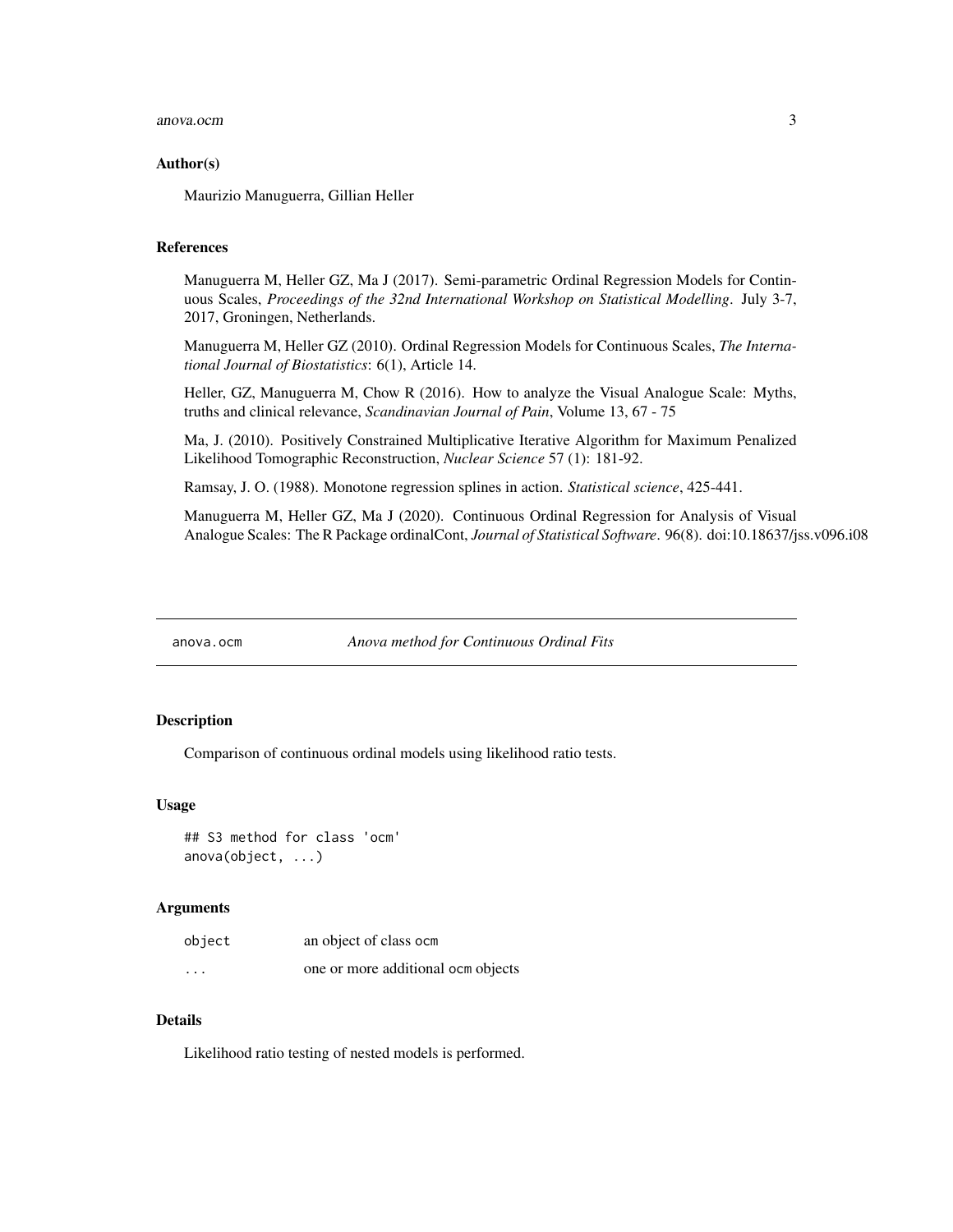# Value

The method returns an object of class anova.ocm and data.frame, reporting for each model, in hierarchical order:

| no.par           | number of parameters                                              |
|------------------|-------------------------------------------------------------------|
| AIC.             | Akaike information criterion                                      |
| loglik           | log-likelihood                                                    |
| LR.stat          | likelihood ratio statistic                                        |
| df               | difference in the degrees of freedom in the models being compared |
| $Pr(\geq Chisq)$ | p-value from the likelihood ratio test                            |

# Author(s)

Maurizio Manuguerra, Gillian Heller @seealso [ocm](#page-15-1), [print.anova.ocm](#page-20-1)

#### Examples

```
## Not run:
fit.overall <- ocm(overall \sim cycleno + bsa + treatment, data=ANZ0001.sub, scale=c(0,100))
anova(fit.overall, update(fit.overall, .~. + age))
```
## End(Not run)

ANZ0001 *ANZ0001 trial*

# Description

The complete ANZ0001 trial data set

#### Usage

data(ANZ0001)

# Format

A data frame with 2473 rows and 11 variables

#### Details

The ANZ0001 trial, conducted by the ANZ Breast Cancer Trials Group, is an unblinded, multicentre, randomized trial with three chemotherapy treatment arms, concluded in 2005 (Stockler et al 2007). Health-related quality of life measures (Overall quality of life, Physical Well-Being, Mood, Pain, Nausea and Vomiting, Appetite) are assessed at each chemotherapy treatment cycle, from randomization until disease progression, when treatment is interrupted. The treatments Intermittent Capecitabine (IC) and Continuous Capecitabine (CC) are compared with the standard combination

<span id="page-3-0"></span>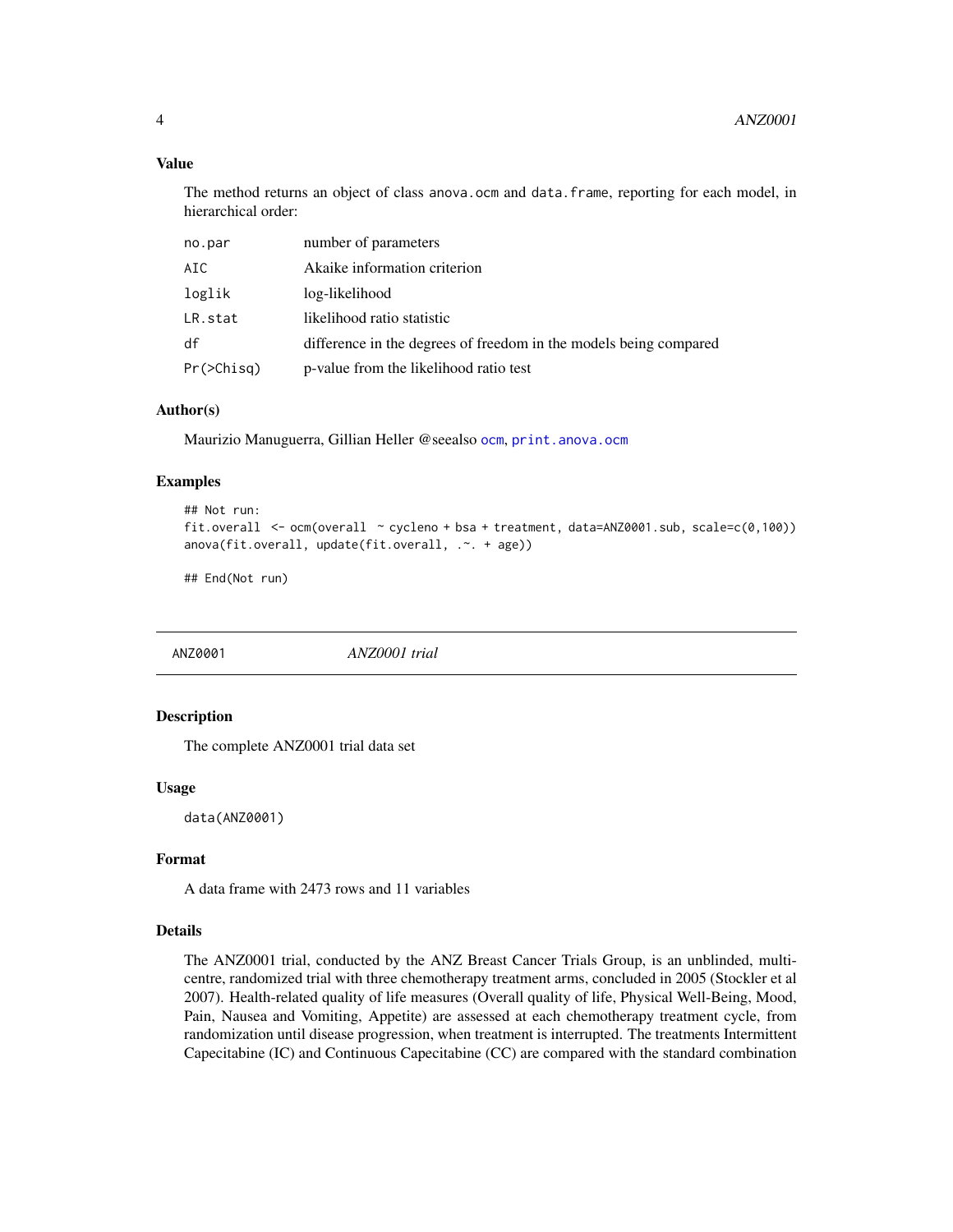# <span id="page-4-0"></span>ANZ0001.sub 5

treatment CMF, each with its own protocol. There is no maximum duration of treatment, but it is interrupted on disease progression, or when patient intolerance or unacceptable toxicity are recorded. The data set is extracted from the ANZ0001 trial and contains information from 292 patients with complete quality of life measurements.

The variables are as follows:

| randno    | patient ID number                                                                          |
|-----------|--------------------------------------------------------------------------------------------|
| cycleno   | chemotherapy cycle number                                                                  |
| age       | age of patient at entry to study                                                           |
| bsa       | Body Surface Area $(m2)$                                                                   |
| treatment | treatment received by patient $(1,2,3)$                                                    |
| overall   | Overall quality of life as recorded by the patient on a LASA scale, normalized to $(0, 1)$ |
| phys      | Physical Well-Being as recorded by the patient on a LASA scale, normalized to $(0, 1)$     |
| mood      | Mood as recorded by the patient on a LASA scale, normalized to $(0, 1)$                    |
| pain      | Pain as recorded by the patient on a LASA scale, normalized to $(0, 1)$                    |
| nausvom   | Nausea and Vomiting as recorded by the patient on a LASA scale, normalized to $(0, 1)$     |
| appetite  | Appetite as recorded by the patient on a LASA scale, normalized to $(0, 1)$                |

#### References

Stockler, M., T. Sourjina, P. Grimison, V. Gebski, M. Byrne, V. Harvey, P. Francis et al. "A randomized trial of capecitabine (C) given intermittently (IC) rather than continuously (CC) compared to classical CMF as first-line chemotherapy for advanced breast cancer (ABC)." In *ASCO Annual Meeting Proceedings*, vol. 25, no. 18\_suppl, p. 1031. 2007.

ANZ0001.sub *ANZ0001 trial subset*

# **Description**

A subset from the ANZ0001 trial data set

#### Usage

data(ANZ0001.sub)

#### Format

A data frame with 428 rows and 11 variables

# Details

The ANZ0001 trial, conducted by the ANZ Breast Cancer Trials Group, is an unblinded, multicentre, randomized trial with three chemotherapy treatment arms, concluded in 2005 (Stockler et al 2007). Health-related quality of life measures (Overall quality of life, Physical Well-Being, Mood, Pain, Nausea and Vomiting, Appetite) are assessed at each chemotherapy treatment cycle, from randomization until disease progression, when treatment is interrupted. The treatments Intermittent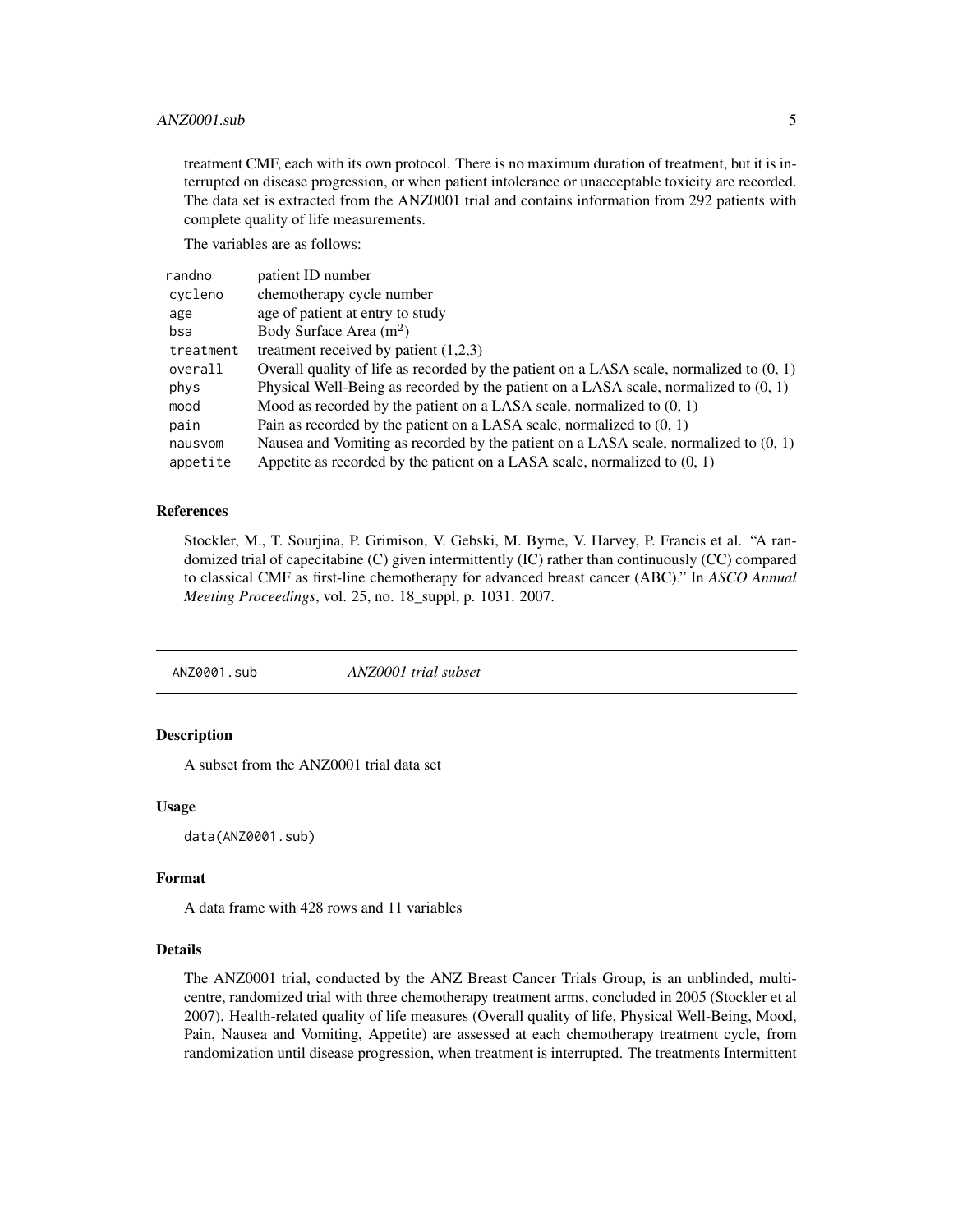<span id="page-5-0"></span>Capecitabine (IC) and Continuous Capecitabine (CC) are compared with the standard combination treatment CMF, each with its own protocol. There is no maximum duration of treatment, but it is interrupted on disease progression, or when patient intolerance or unacceptable toxicity are recorded. The data set is extracted from the ANZ0001 trial and contains information from a subset of 292 patients with complete quality of life measurements, limited to cycle numbers 0 and 5.

The variables are as follows:

| randno    | patient ID number                                                                          |
|-----------|--------------------------------------------------------------------------------------------|
| cycleno   | chemotherapy cycle number, either 0 (initial assessment) or 1 (fifth cycle).               |
| age       | age of patient at entry to study                                                           |
| bsa       | Body Surface Area $(m2)$                                                                   |
| treatment | treatment received by patient $(1,2,3)$                                                    |
| overall   | Overall quality of life as recorded by the patient on a LASA scale, normalized to $(0, 1)$ |
| phys      | Physical Well-Being as recorded by the patient on a LASA scale, normalized to $(0, 1)$     |
| mood      | Mood as recorded by the patient on a LASA scale, normalized to $(0, 1)$                    |
| pain      | Pain as recorded by the patient on a LASA scale, normalized to $(0, 1)$                    |
| nausvom   | Nausea and Vomiting as recorded by the patient on a LASA scale, normalized to $(0, 1)$     |
| appetite  | Appetite as recorded by the patient on a LASA scale, normalized to $(0, 1)$                |

#### References

Stockler, M., T. Sourjina, P. Grimison, V. Gebski, M. Byrne, V. Harvey, P. Francis et al. "A randomized trial of capecitabine (C) given intermittently (IC) rather than continuously (CC) compared to classical CMF as first-line chemotherapy for advanced breast cancer (ABC)." In *ASCO Annual Meeting Proceedings*, vol. 25, no. 18\_suppl, p. 1031. 2007.

coef.ocm *Extract Model Coefficients*

#### Description

coef.ocm is the ordinalCont specific method for the generic function coef, which extracts model coefficients from objects of class ocm.

#### Usage

```
## S3 method for class 'ocm'
coef(object, ...)
```
# Arguments

| object   | an object of class ocm, usually, a result of a call to ocm. |
|----------|-------------------------------------------------------------|
| $\cdots$ | further arguments passed to or from other methods.          |

## Value

A named numeric vector with the coefficients extracted from the model object.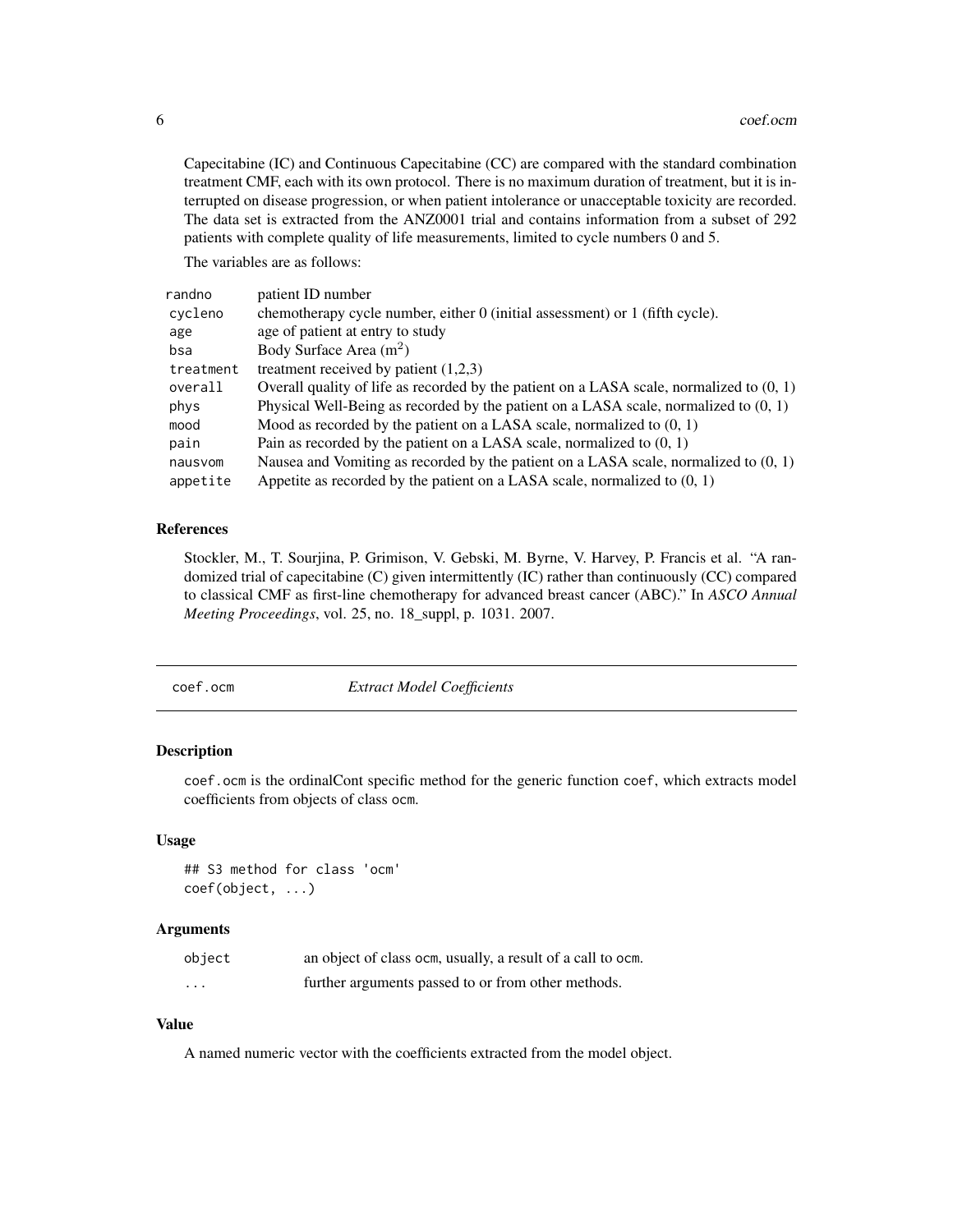# <span id="page-6-0"></span>deriv\_link 7

# Author(s)

Maurizio Manuguerra, Gillian Heller

| deriv link | Function to compute the derivatives of the link function needed by the |
|------------|------------------------------------------------------------------------|
|            | algorithm                                                              |

# Description

Function to compute the derivatives of the link function needed by the algorithm

# Usage

```
deriv_link(link = c("logit", "probit", "cloglog", "loglog", "cauchit"))
```
# Arguments

link One of "logit" (default), "probit", "cloglog", "loglog" or "cauchit".

#### Value

A list with the link function and the 1st, 2nd and 3rd derivatives with respect to the argument

| deviance.ocm |  |  | Extract the deviance from a fitted Continuous Ordinal Model |
|--------------|--|--|-------------------------------------------------------------|
|              |  |  |                                                             |

# Description

Extracts the absolute conditional deviance for a fitted ocm object

## Usage

## S3 method for class 'ocm' deviance(object, ...)

#### Arguments

| object   | ocm object                                |
|----------|-------------------------------------------|
| $\cdots$ | further arguments to be passed to methods |

#### Details

The deviance is computed as:

 $-2\ell$ 

where  $\ell$  is the conditional penalized log-likelihood.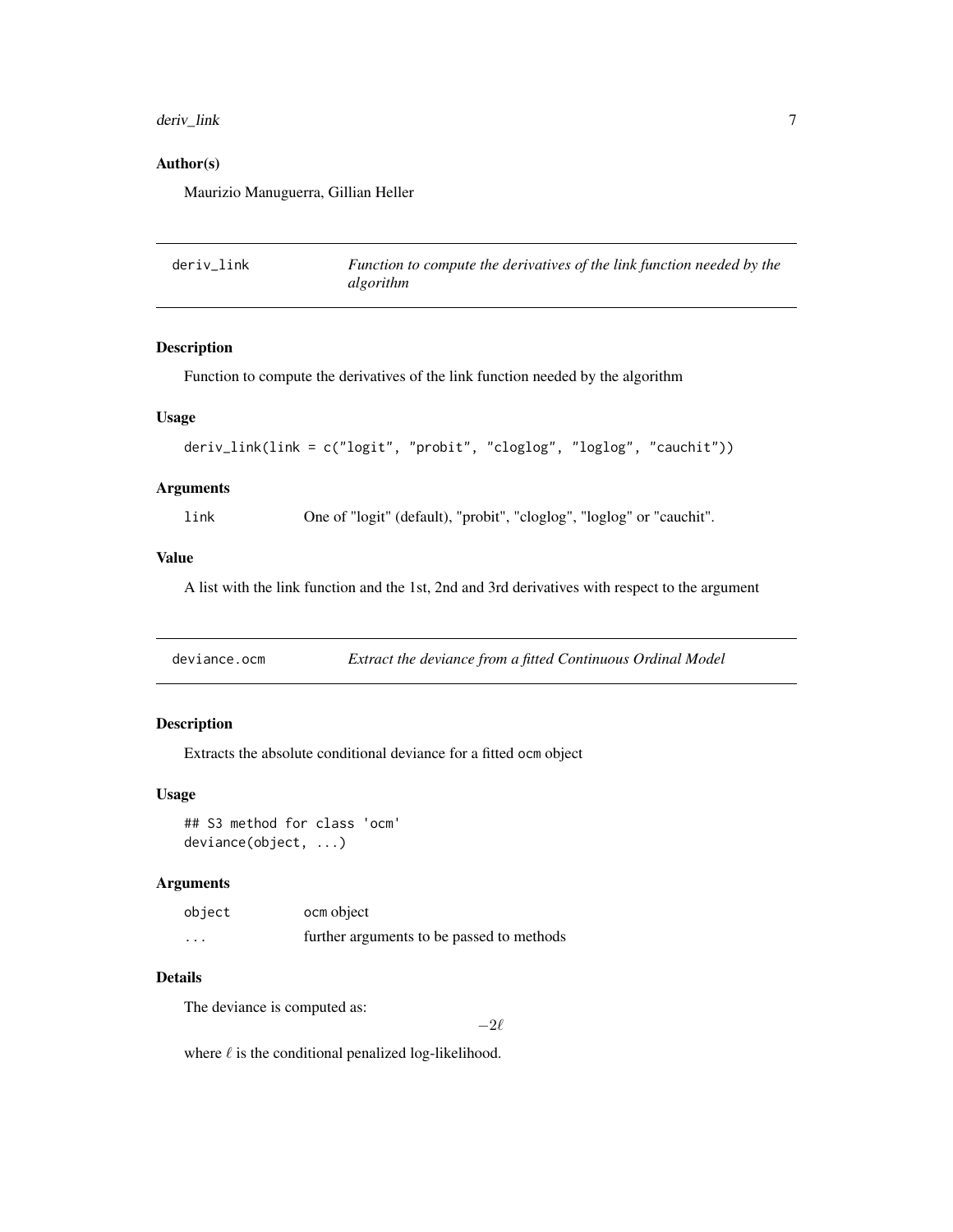# <span id="page-7-0"></span>Value

The value of the deviance extracted from object.

#### Author(s)

Maurizio Manuguerra, Gillian Heller

#### See Also

[ocm](#page-15-1)

# Examples

```
## Not run:
fit.overall <- ocm(overall ~ cycleno + age + bsa + treatment, data=ANZ0001.sub, scale=c(0,100))
deviance(fit.overall)
## End(Not run)
```
extractAIC.ocm *Extract AIC from a fitted Continuous Ordinal Model*

#### Description

Extracts the AIC for a fitted ocm object

# Usage

## S3 method for class 'ocm'  $extractAIC(fit, scale = 0, k = 2, ...)$ 

#### Arguments

| fit      | ocm object                                                                                    |
|----------|-----------------------------------------------------------------------------------------------|
| scale    | parameter currently not used. For compatibility with general extract AIC method.              |
| k        | "weight" of the equivalent degrees of freedom $(=:$ edf) in the AIC formula.<br>Defaults to 2 |
| $\cdots$ | further arguments to be passed to methods                                                     |
|          |                                                                                               |

# Details

The generalized AIC is computed:

$$
-2\ell + k \cdot \textit{edf}
$$

where  $\ell$  is the log-likelihood, k=2 gives the AIC, and k=log(n) gives the BIC.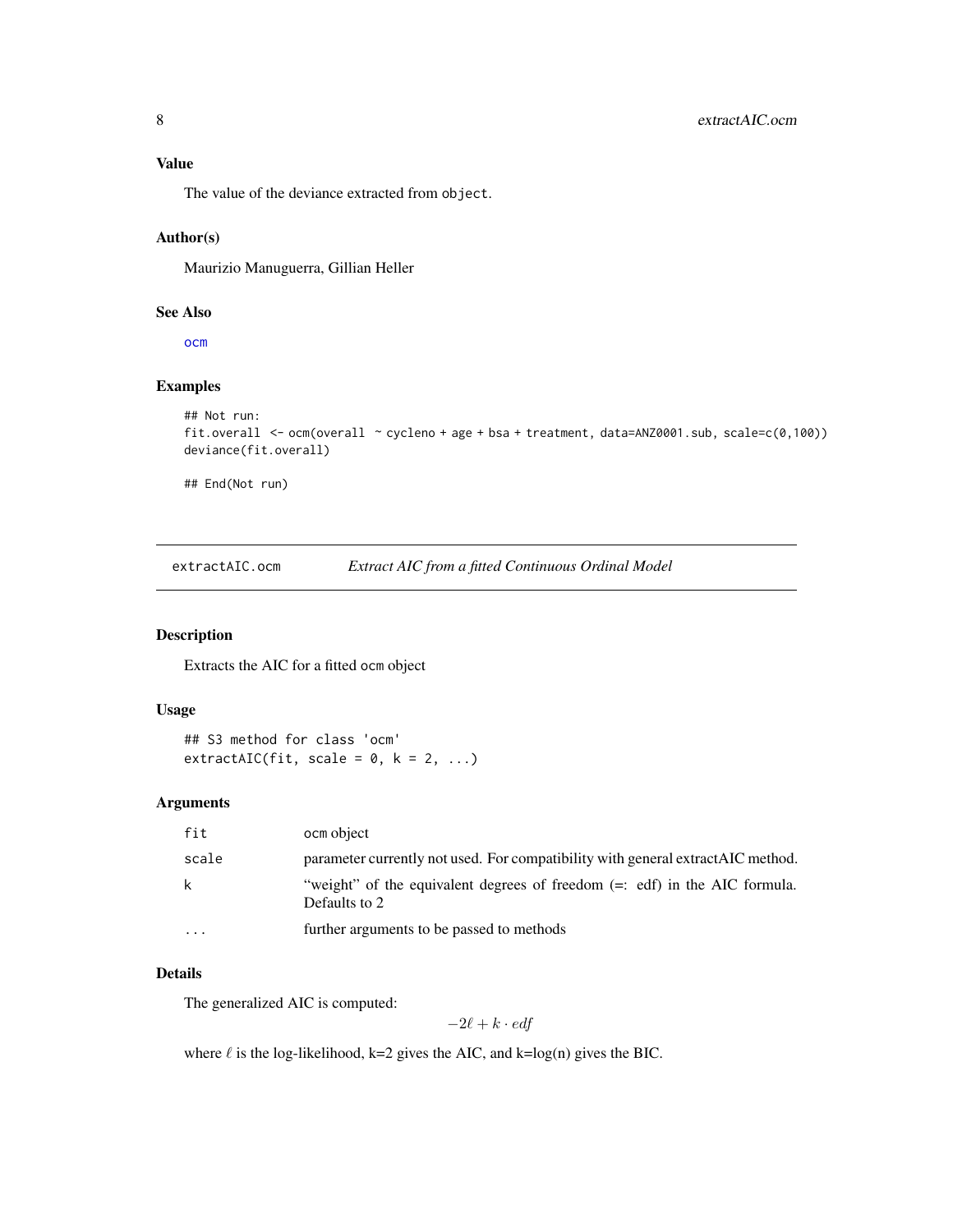#### <span id="page-8-0"></span>fitted.ocm 9

# Value

A numeric vector of length 2, with first and second elements giving

| edf | the "equivalent degrees of freedom" for the fitted model fit |
|-----|--------------------------------------------------------------|
| AIC | the generalized AIC of ocm object fit                        |

# Author(s)

Maurizio Manuguerra, Gillian Heller

# References

Akaike, H (1983). Information measures and model selection, *Bulletin of the International Statistical Institute*, 50:277-290.

# See Also

#### [ocm](#page-15-1)

#### Examples

```
## Not run:
fit.overall <- ocm(overall ~ cycleno + age + bsa + treatment, data=ANZ0001.sub, scale=c(0,100))
extractAIC(fit.overall)
```
## End(Not run)

## fitted.ocm *Extract Model Fitted Values*

# Description

fitted.ocm is the ordinalCont specific method for the generic function fitted, which computes model fitted from objects of class ocm.

# Usage

```
## S3 method for class 'ocm'
fitted(object, ...)
```
#### Arguments

| object            | an object of class ocm, usually, a result of a call to ocm. |
|-------------------|-------------------------------------------------------------|
| $\cdot\cdot\cdot$ | further arguments passed to or from other methods.          |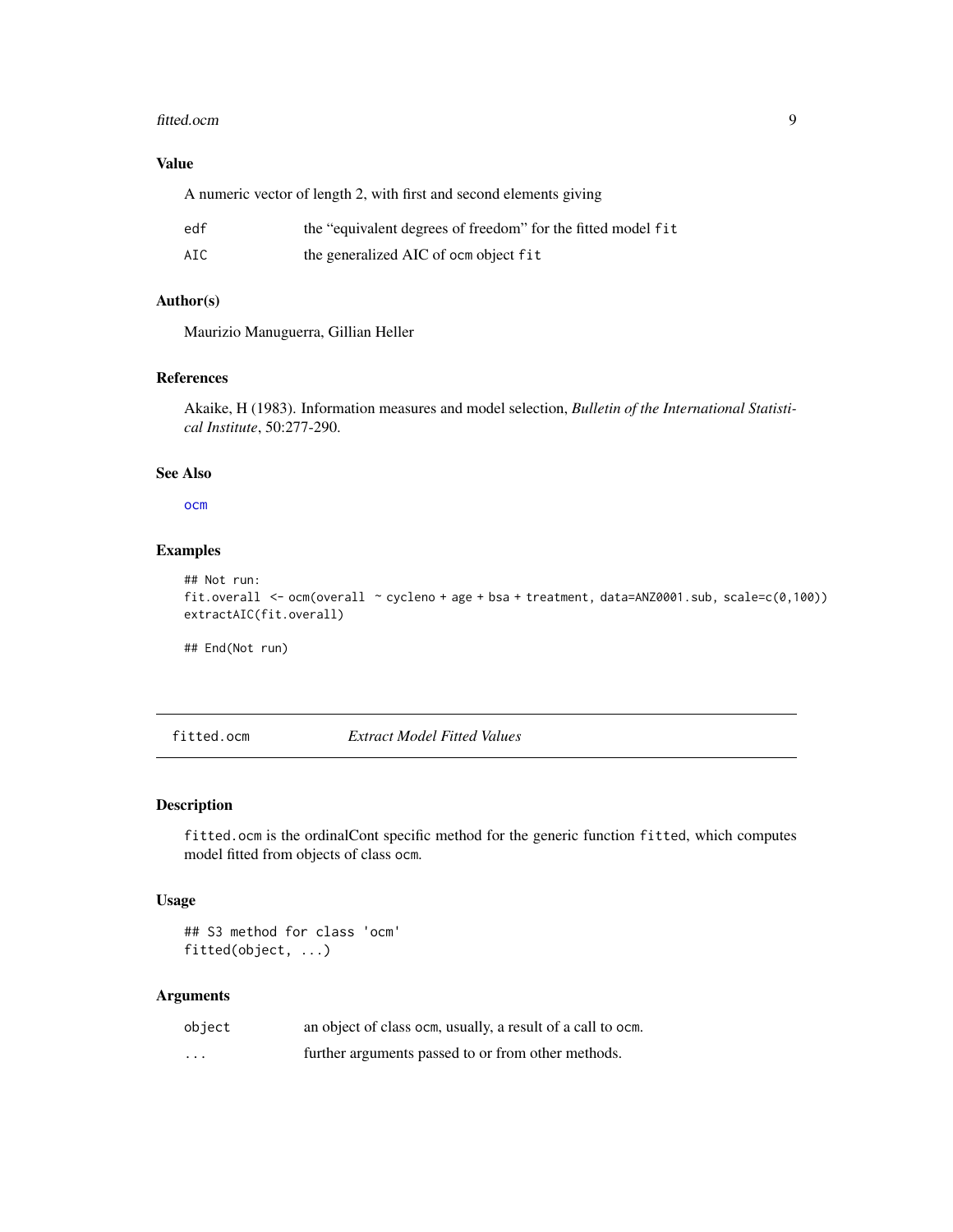# <span id="page-9-0"></span>Details

An object of class ocm is used to compute the probability densities of the continuous ordinal score. The fitted values are the means of such probability density functions. The output is scaled following the original scale of the scores.

# Value

Fitted values computed from object.

#### Author(s)

Maurizio Manuguerra, Gillian Heller

formula.ocm *Model Formulae*

# Description

formula.ocm is the ordinalCont specific method for the generic function formula, which extracts the model formula from objects of class ocm.

## Usage

## S3 method for class 'ocm' formula $(x, \ldots)$ 

# Arguments

| X                       | an object of class ocm, usually, a result of a call to ocm. |
|-------------------------|-------------------------------------------------------------|
| $\cdot$ $\cdot$ $\cdot$ | further arguments passed to or from other methods.          |

# Value

A symbolic model formula extracted from the model object.

# Author(s)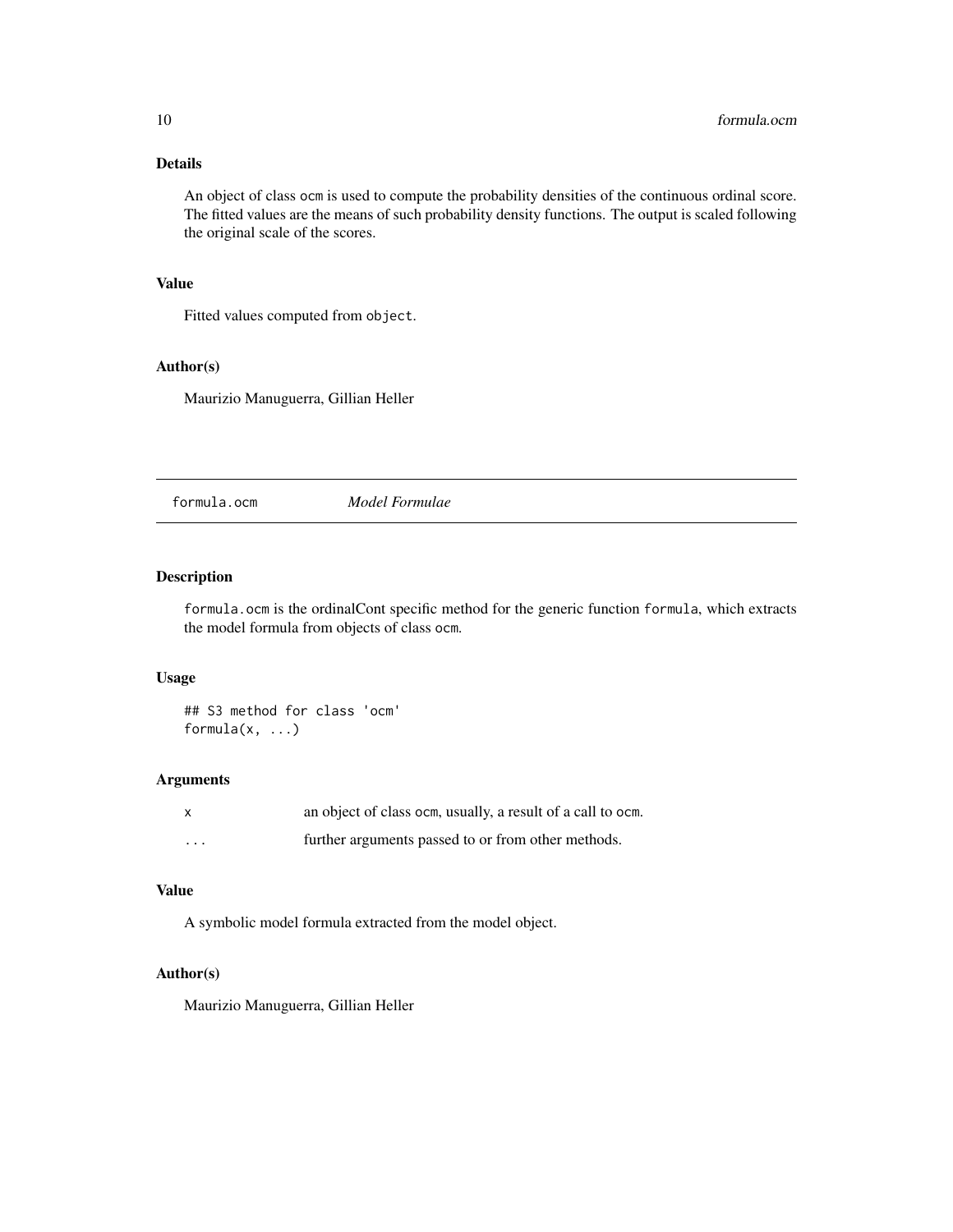<span id="page-10-0"></span>

Calculates the estimated g function for a fitted ocm object

# Usage

```
get_gfun(object, ...)
## S3 method for class 'ocm'
get_gfun(object, ...)
```
# Arguments

| object  | an ocm object                             |
|---------|-------------------------------------------|
| $\cdot$ | further arguments to be passed to methods |

# Value

a dataframe containing four columns: the values of the score v, the estimated g function and the 95%CIs

NULL

# Author(s)

Maurizio Manuguerra, Gillian Heller

#### See Also

[ocm](#page-15-1)

# Examples

```
## Not run:
fit.overall <- ocm(overall ~ cycleno + age + bsa + treatment, data=ANZ0001.sub, scale=c(0,100))
get_gfun(fit.overall)
```
## End(Not run)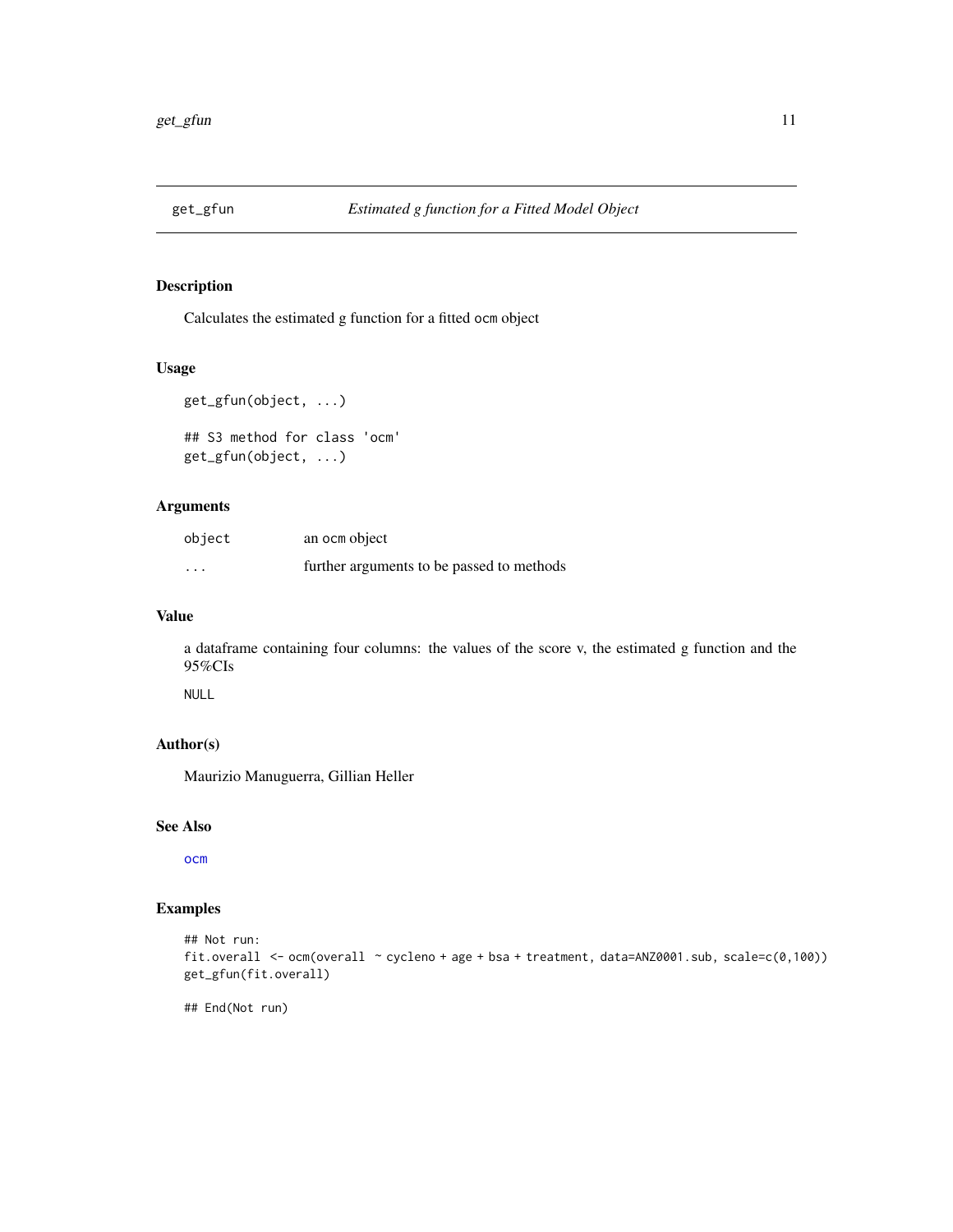<span id="page-11-0"></span>

Function to compute inverse link functions

# Usage

```
inv_link(link = c("logit", "probit", "cloglog", "loglog", "cauchit"))
```
# Arguments

link One of "logit" (default), "probit", "cloglog", "loglog" or "cauchit".

# Value

A list with the link function and the 1st, 2nd and 3rd derivatives with respect to the argument

| 10gL1K.OCM |  |  |
|------------|--|--|
|------------|--|--|

logLik.ocm *Extract Log-likelihood for a Continuous Ordinal Model*

#### Description

Extracts the log-likelihood for a fitted ocm object

#### Usage

## S3 method for class 'ocm' logLik(object, ...)

#### Arguments

| object   | an ocm object                             |
|----------|-------------------------------------------|
| $\cdots$ | further arguments to be passed to methods |

# Value

The log-likelihood of an ocm object. This is a number with attributes

| df    | estimated degrees of freedom for the fitted model object. When the model                  |
|-------|-------------------------------------------------------------------------------------------|
|       | maximizes the penalized likelihood, i.e. smoothing is involved in the g function          |
|       | or the formula contains random effects, the effective degrees of freedom are<br>returned. |
| nobs  | number of observations used in the fitted model object                                    |
| class | class of the returned object: logLik.ocm                                                  |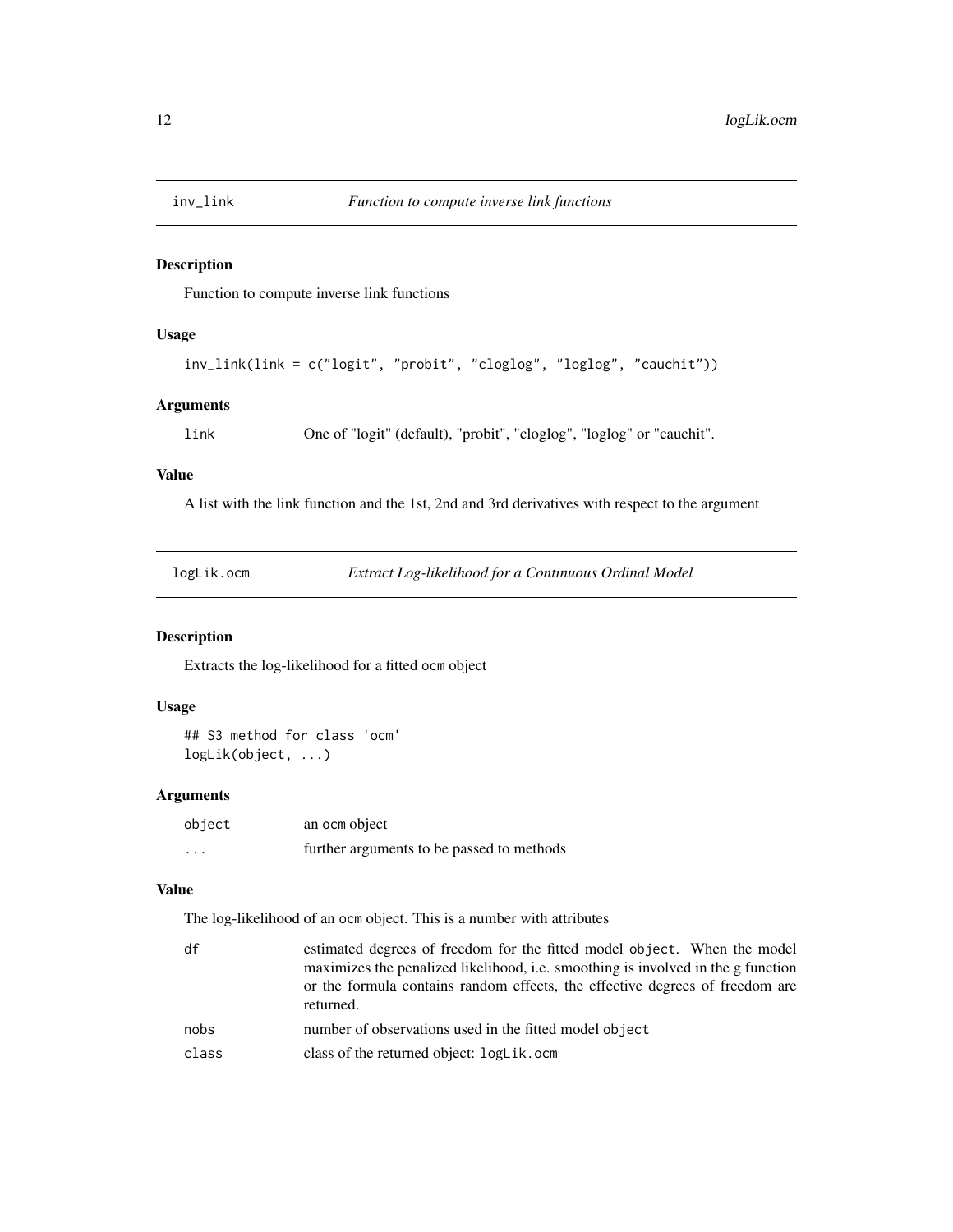<span id="page-12-0"></span>model.frame.ocm 13

# Author(s)

Maurizio Manuguerra, Gillian Heller

#### See Also

[ocm](#page-15-1)

#### Examples

```
## Not run:
fit.overall <- ocm(overall ~ cycleno + age + bsa + treatment, data=ANZ0001.sub, scale=c(0,100))
logLik(fit.overall)
```
## End(Not run)

model.frame.ocm *Model Frame*

#### Description

model.frame.ocm is the ordinalCont specific method for the generic function model.frame, which return a [data.frame](#page-0-0) with the variables needed to use formula and any ... arguments.

#### Usage

```
## S3 method for class 'ocm'
model.frame(formula, data, random.terms = TRUE, ...)
```
# Arguments

| formula      | a model formula                                                                                    |
|--------------|----------------------------------------------------------------------------------------------------|
| data         | a data frame containing the variables in formula.                                                  |
| random.terms | a logical indicating if random terms have to be included in the terms object.<br>Defaults to TRUE. |
| $\cdots$     | a mix of further arguments to pass to the default method.                                          |

# Value

A c("data.frame") with the variables needed to obtain object.

#### Author(s)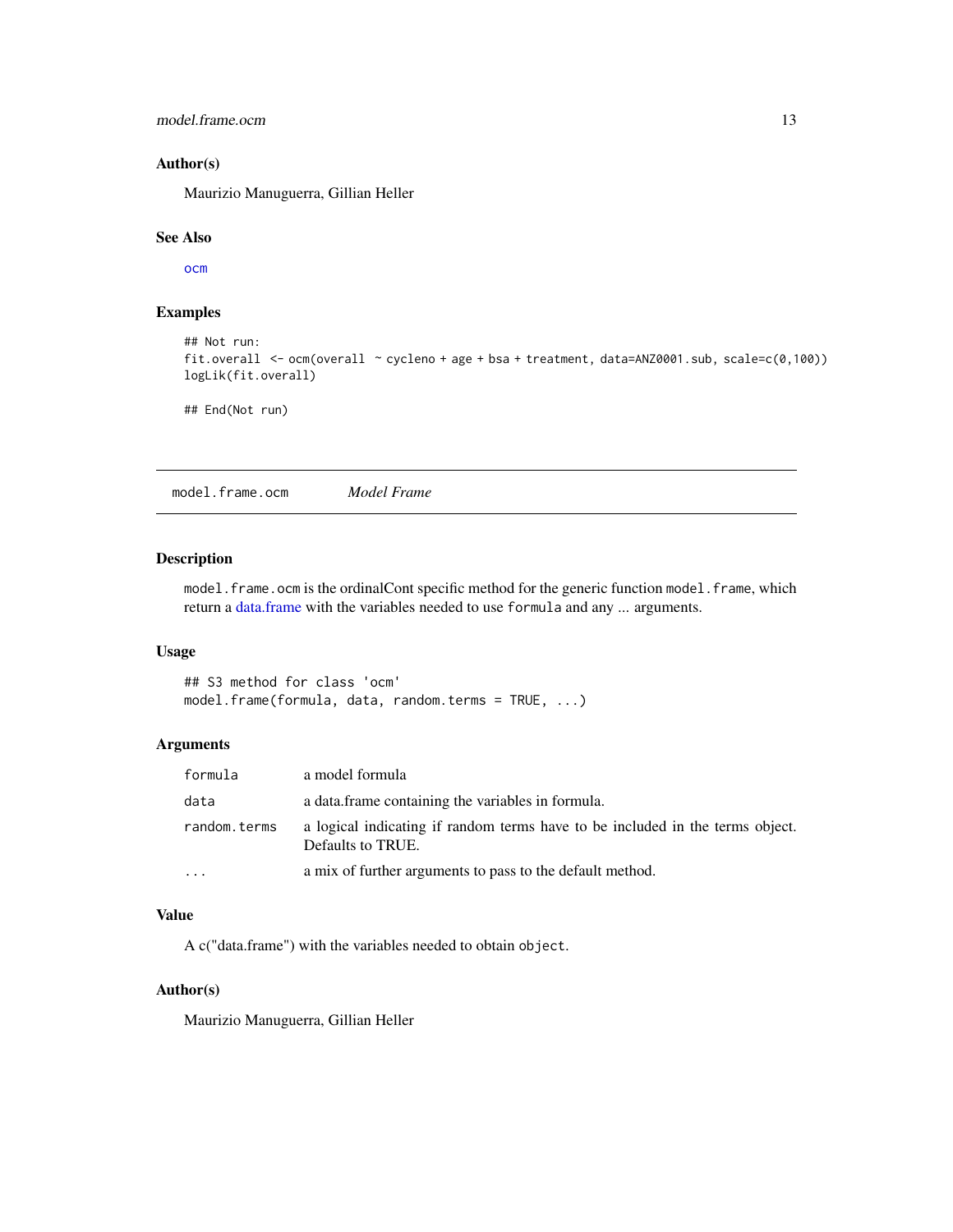<span id="page-13-0"></span>model.matrix.ocm *Model Matrix*

#### Description

model.matrix.ocm is the ordinalCont specific method for the generic function model.matrix, which extracts the model matrix from objects of class ocm.

#### Usage

```
## S3 method for class 'ocm'
model.matrix(object, random.terms = TRUE, ...)
```
# Arguments

| object                  | an object of class ocm, usually, a result of a call to ocm.                                        |
|-------------------------|----------------------------------------------------------------------------------------------------|
| random.terms            | a logical indicating if random terms have to be included in the terms object.<br>Defaults to TRUE. |
| $\cdot$ $\cdot$ $\cdot$ | further arguments passed to or from other methods.                                                 |

# Value

A design (or model) matrix with the variables needed to obtain the object x, e.g., by expanding factors to a set of dummy variables and expanding interactions similarly.

#### Author(s)

Maurizio Manuguerra, Gillian Heller

neck\_pain *Neck pain data set*

# Description

A subset from an Australian chronic neck pain study

# Usage

```
data(neck_pain)
```
#### Format

A data frame with 264 rows and 4 variables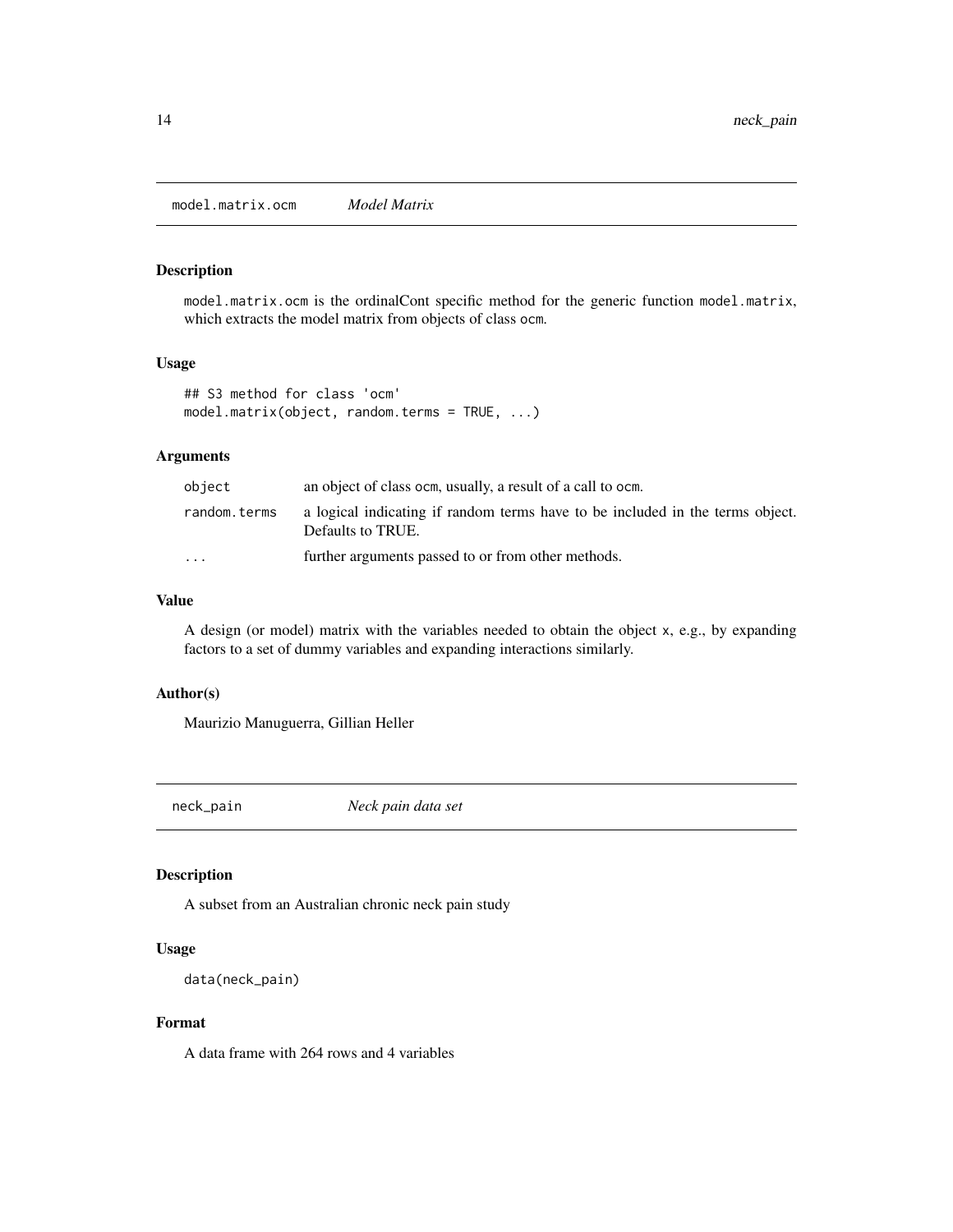#### <span id="page-14-0"></span>nobs.ocm and 15

#### Details

A randomized, double-blind, placebo-controlled study of low-level laser therapy (LLLT) in 88 subjects with chronic neck pain was conducted with the aim of determining the efficacy of 300 mW, 830 nm laser in the management of chronic neck pain. Subjects were randomized to receive a course of 14 treatments over 7 weeks with either active or sham laser to tender areas in the neck. The primary outcome measure was change in a 10 cm Visual Analogue Scale (VAS) for pain. Measurements were taken at baseline, at the end of 7 weeks\' treatment and 12 weeks from baseline.

The variables are as follows:

| id    | patient ID number                                                                             |
|-------|-----------------------------------------------------------------------------------------------|
| vas   | Neck pain as recorded by the patient on a VAS scale, normalized to $(0, 1)$                   |
| laser | laser treatment received by patient, either 1 (active) or 2 (placebo)                         |
| time  | the measurement time, either 1 (initial assessment), 2 (after 7 weeks) or 3 (after 12 weeks). |
|       |                                                                                               |

#### References

Chow RT, Heller GZ, Barnsley L (2006). "The effect of 300 mW, 830 nm laser on chronic neck pain: a double-blind, randomized, placebo-controlled study." Pain, 124(1-2), 201-10. doi:16806710.

nobs.ocm *Extract Model Coefficients*

#### Description

nobs.ocm is the ordinalCont specific method for the generic function nobs, which returns number of observations from objects of class ocm.

#### Usage

## S3 method for class 'ocm' nobs(object, ...)

#### Arguments

| object   | an object of class ocm, usually, a result of a call to ocm. |
|----------|-------------------------------------------------------------|
| $\cdots$ | further arguments passed to or from other methods.          |

#### Value

The (numeric) number of observations in the model object.

#### Author(s)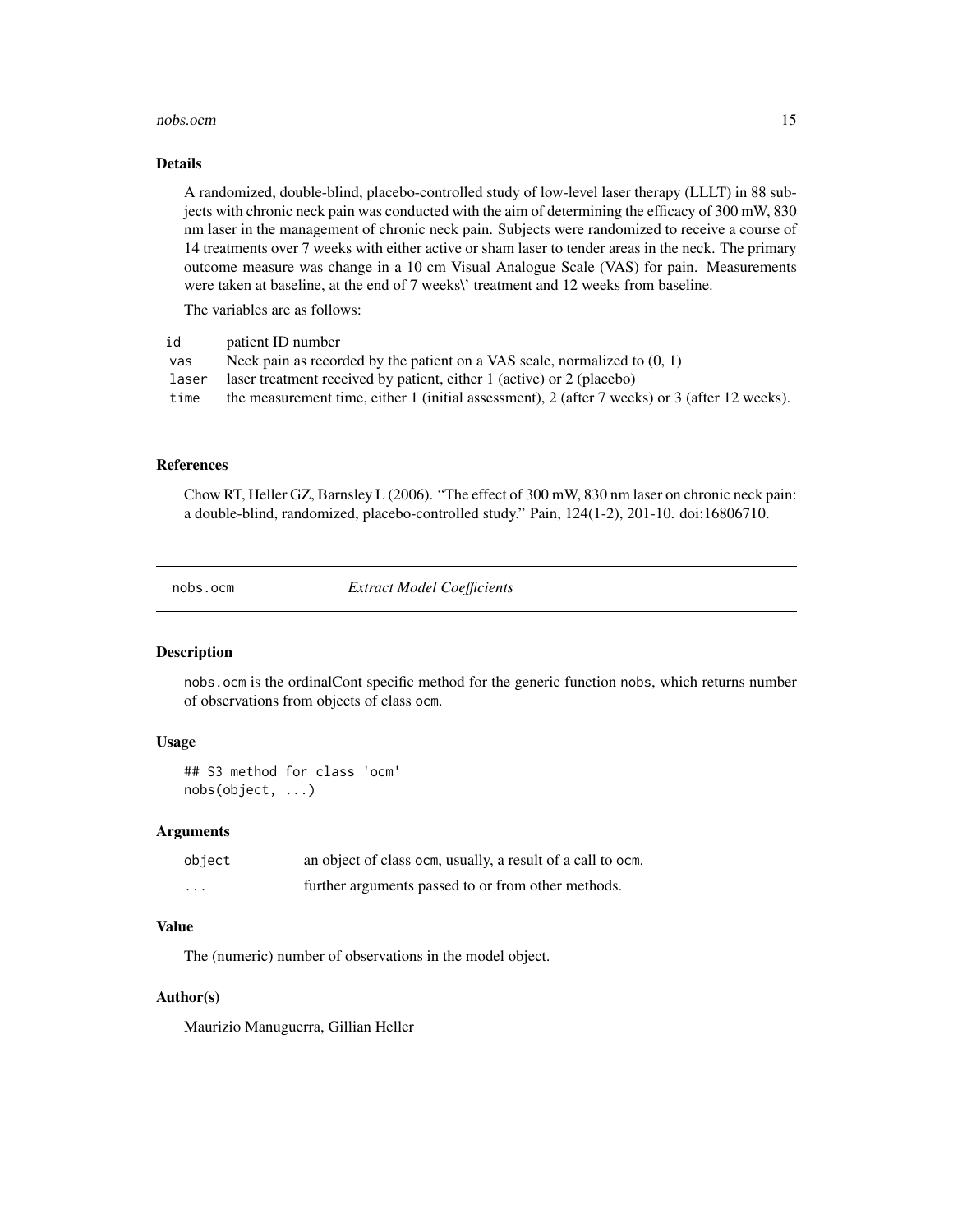<span id="page-15-1"></span><span id="page-15-0"></span>Continuous ordinal regression with logit link using I-splines to model the g function.

# Usage

```
ocm(
  formula,
 data = NULL,scale = NULL,
 weights,
 link = c("logit", "probit", "cloglog", "loglog", "cauchit"),
 nitters = c(500, 500),conv_crit = 0.01,
 n.int.knots = NULL,
 order = 4,
  lambdas = NA
\mathcal{E}
```
# Arguments

| formula     | a formula expression as for regression models, of the form response $\sim$ predictors.<br>Only fixed effects are supported. The model must have an intercept: attempts to<br>remove one will lead to a warning and will be ignored.                                                                                                                                                                                              |
|-------------|----------------------------------------------------------------------------------------------------------------------------------------------------------------------------------------------------------------------------------------------------------------------------------------------------------------------------------------------------------------------------------------------------------------------------------|
| data        | an optional data frame in which to interpret the variables occurring in the for-<br>mulas                                                                                                                                                                                                                                                                                                                                        |
| scale       | a vector of length 2 with the boundaries of the ordinal scale used. If not speci-<br>fied, the range of the data is used, and a warning is displayed.                                                                                                                                                                                                                                                                            |
| weights     | optional case weights in fitting. Defaults to 1.                                                                                                                                                                                                                                                                                                                                                                                 |
| link        | link function, <i>i.e.</i> the type of location-scale distribution assumed for the latent<br>distribution. The default "logit" link gives the proportional odds model. Other<br>options are "logit", "probit", "cloglog", "loglog", "cauchit".                                                                                                                                                                                   |
| niters      | a vector of length 2 with the maximimum number of external and internal it-<br>erations used in the fitting algorithm. The internal algorithm estimates the pa-<br>rameters of the model conditional on the current values of $\lambda$ s, the smoothing<br>parameters. The external algorithm estimates the values of $\lambda$ s conditional on the<br>current estimates of the parameters of the model. Default is c(500,500) |
| conv_crit   | the smoothing parameters $\lambda$ 's convergence criteria for the iterative process. De-<br>fault is $0.01$                                                                                                                                                                                                                                                                                                                     |
| n.int.knots | the number of internal knots used to compute the spline bases. The default<br>(NULL) is round( $(n-1$ -order) $*0.8$ ) if in the interval [8,15], and 8 or 15 otherwise.                                                                                                                                                                                                                                                         |
| order       | the order of the spline functions. The default is 4 (cubic splines).                                                                                                                                                                                                                                                                                                                                                             |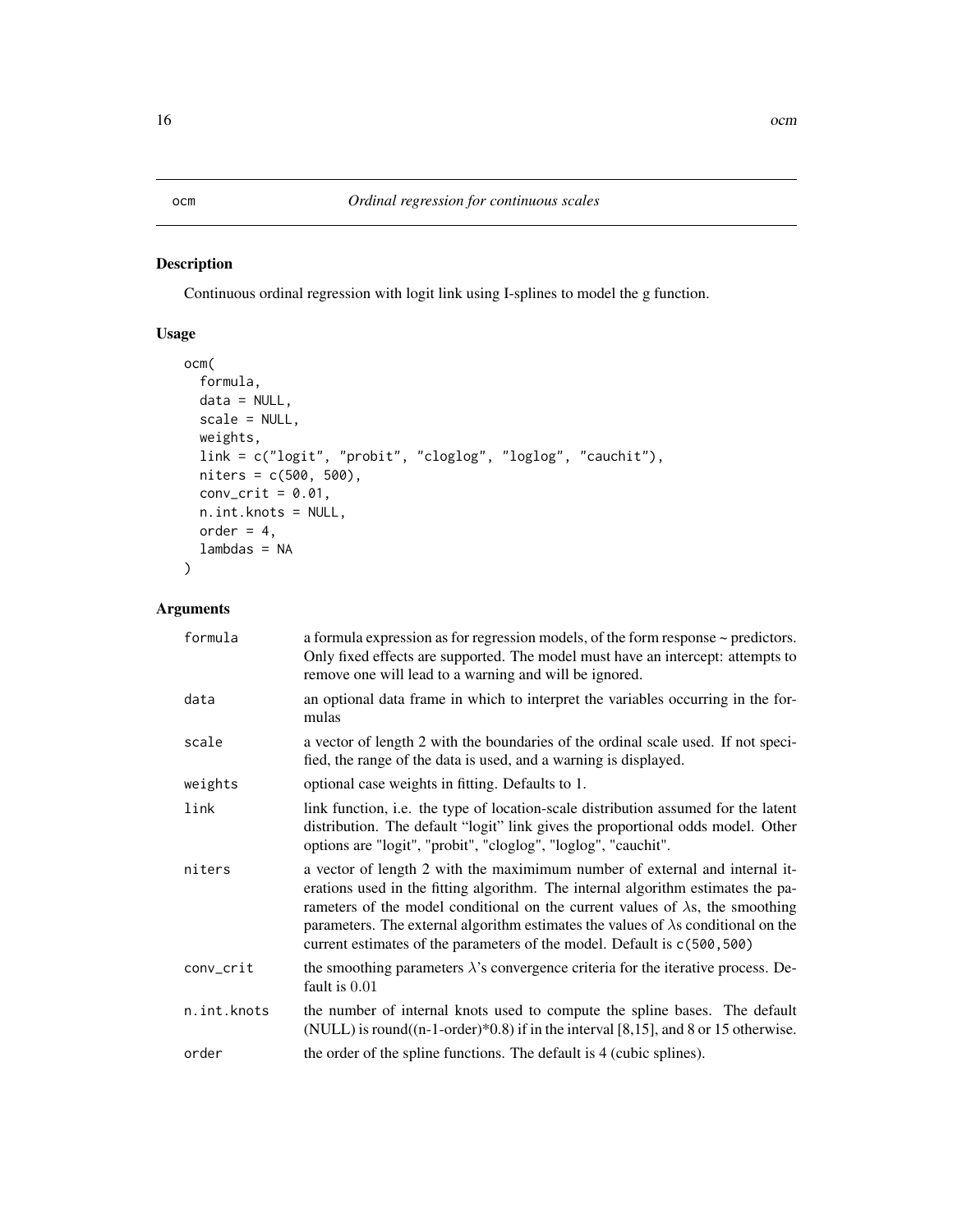ocm and the contract of the contract of the contract of the contract of the contract of the contract of the contract of the contract of the contract of the contract of the contract of the contract of the contract of the co

value of  $\lambda_i$  is estimated maximmizing the marginal posterior function.

#### Details

Fits a continuous ordinal regression model using penalized maximum likelihood. The model can contain fixed effects and optionally mixed effects and smoothers. The g function is estimated using monotone increasing I-splines, and the link function is the logit, implying the standard logistic distribution for the latent variable. Penalized maximum likelihood estimation is performed using the MI algorithm and the splines smoothing parameters are estimated maximizing the marginal posterior (details of the iterative process are printed out during the fit).

#### Value

an object of type ocm with the components listed below. Parameter estimates are in coefficients.

| coefficients | parameter estimates                                                                                         |
|--------------|-------------------------------------------------------------------------------------------------------------|
| pars_obj     | an object of class ocmpars carrying the parameter estimates and other properties<br>of the regression terms |
| <b>VCOV</b>  | variance-covariance matrix                                                                                  |
| H            | the Hessian matrix                                                                                          |
| logLik       | value of the log-likelihood at the estimated optimum                                                        |
| penlogLik    | value of the lenalized log-likelihood at the estimated optimum                                              |
| $\vee$       | vector of continuous scores                                                                                 |
| sample.size  | sample size (can differ from the number of observations if the weights are dif-<br>ferent from 1)           |
| edf          | estimated degrees of freedom                                                                                |
| df.residual  | the residual degrees of freedom                                                                             |
| nobs         | number of observations                                                                                      |
| terms        | model terms                                                                                                 |
| call         | call to fit the model                                                                                       |
| data         | the data frame as in input, ordered by the outcome values                                                   |
| model.frame  | the model frame used in the fit                                                                             |
| model.matrix | the model, matrix used in the fit                                                                           |
| weights      | case weights in fitting                                                                                     |
| sorting      | the ordinal score v sorting vector                                                                          |
| link         | link function used                                                                                          |
| formula      | formula used                                                                                                |
| scale        | the boundaries of the ordinal scale used                                                                    |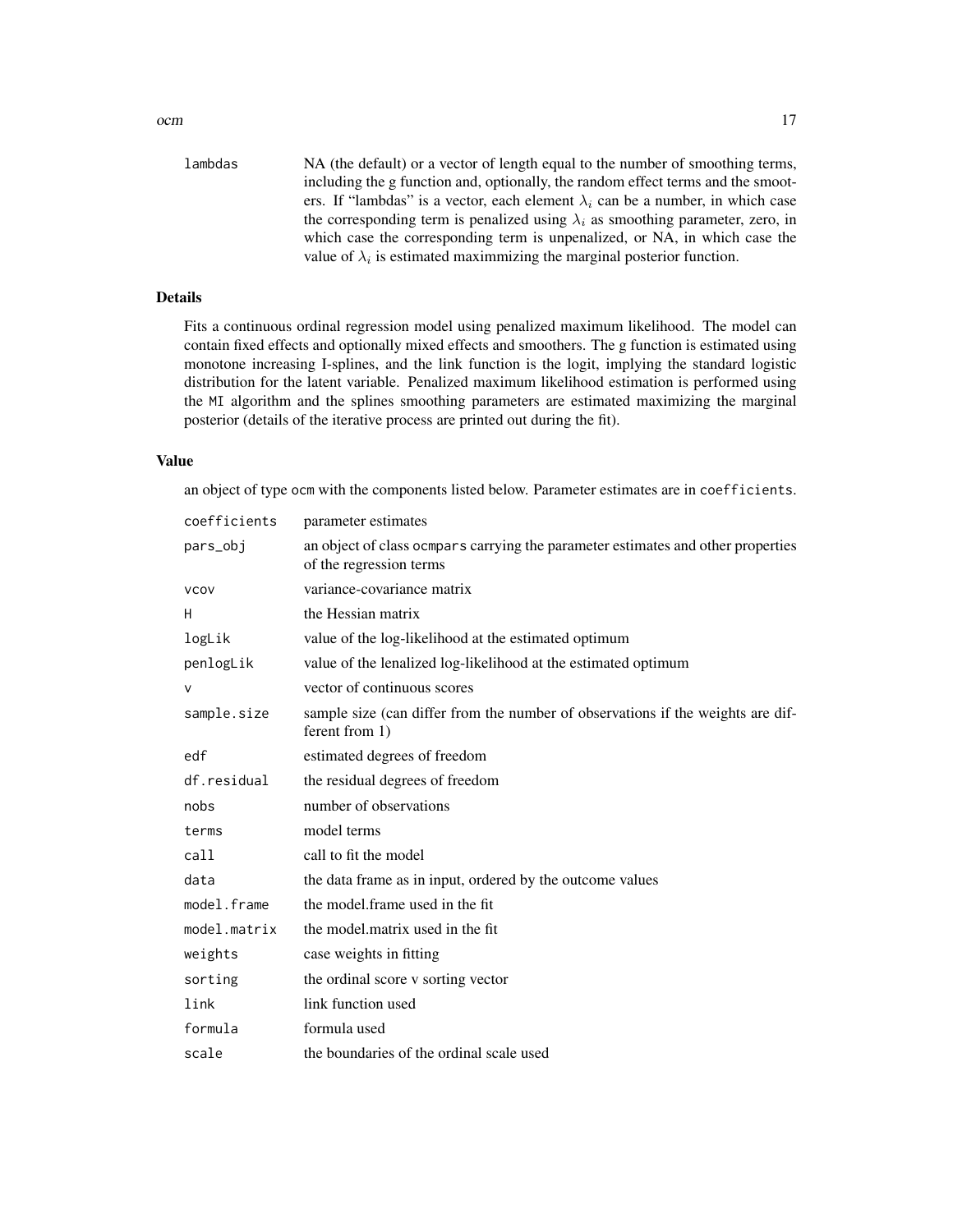#### <span id="page-17-0"></span>Author(s)

Maurizio Manuguerra, Gillian Heller

#### References

Manuguerra M, Heller GZ (2010). Ordinal Regression Models for Continuous Scales, *The International Journal of Biostatistics*: 6(1), Article 14.

Manuguerra M, Heller GZ, Ma J (2017). Semi-parametric Ordinal Regression Models for Continuous Scales, *Proceedings of the 32nd International Workshop on Statistical Modelling*. July 3-7, 2017, Groningen, Netherlands.

Manuguerra M, Heller GZ, Ma J (2020). Continuous Ordinal Regression for Analysis of Visual Analogue Scales: The R Package ordinalCont, *Journal of Statistical Software*. 96(8). doi:10.18637/jss.v096.i08

#### Examples

```
fit.overall <- ocm(overall ~ cycleno + age + bsa + treatment, data=ANZ0001.sub, scale=c(0,100))
summary(fit.overall)
## Not run:
plot(fit.overall)
## Smoothers and complete data set
fit.overall.smooth <- ocm(overall ~ age + treatment : s(cycleno), data=ANZ0001, scale=c(0,100))
summary(fit.overall.smooth)
plot(fit.overall.smooth)
```

```
## End(Not run)
```
plot.ocm *Plot method for Continuous Ordinal Fits*

#### **Description**

Draws several summary and diagnostic plots, including the estimated g function, the estimated density function of the continuous ordinal score for the null model (no covariates), the histogram of the quantile residuals, the normal Q-Q plot and any smoother included in the model.

#### Usage

```
## S3 method for class 'ocm'
plot(
  x,
 plot.only = NULL,
 CIs = c("vcov", "no", "rnd.x.bootstrap", "fix.x.bootstrap", "param.bootstrap"),R = 100.
 main_{\text{g}}fun = "g function",
 main_density = "Density function when X=0",
  xlab = "Continuous ordinal scale [v]",
 CIcol = "lightblue",
```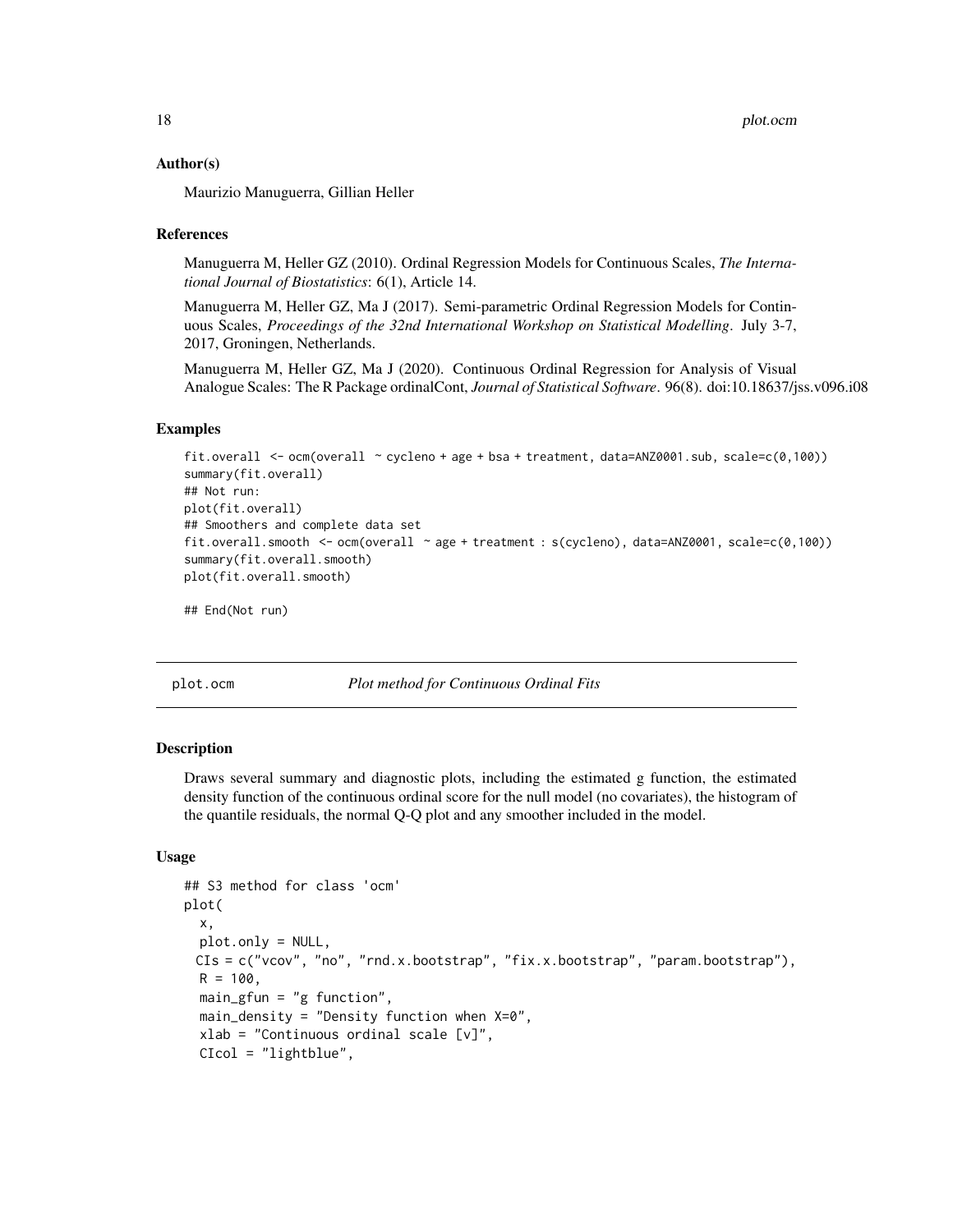#### <span id="page-18-0"></span>plot.ocm and the state of the state of the state of the state of the state of the state of the state of the state of the state of the state of the state of the state of the state of the state of the state of the state of t

```
individual_plots = F,
...
```
#### Arguments

 $\mathcal{L}$ 

| X                | an object of class ocm                                                                                                                                                                                                                                                |  |
|------------------|-----------------------------------------------------------------------------------------------------------------------------------------------------------------------------------------------------------------------------------------------------------------------|--|
| plot.only        | either NULL, in which case all plots are displayed, or a value among "gfun",<br>"quant_resid", "QQplot" or "smoother", in which case only the requested plot is<br>displayed.                                                                                         |  |
| CIs              | method used for confidence bands for the g function. " $\vee$ co $\vee$ " = Wald [default];<br>"no" = $no$ CIS; "rnd.x.bootstrap" = $random-x$ bootstrap; "fix.x.bootstrap"<br>$=$ bootstrap with fixed-x resampling; "param.bootstrap" $=$ parametric boot-<br>strap |  |
| R                | the number of bootstrap replicates. Ignored if CIs="no"                                                                                                                                                                                                               |  |
| main_gfun        | title of the g function plot. Defauts to "g function (95% CIs)"                                                                                                                                                                                                       |  |
| main_density     | title of the density function plot. Defauts to "Density function when $X=0$ "                                                                                                                                                                                         |  |
| xlab             | label of the x axis for the g function and the density plots. Defaults to "Contin-<br>uous ordinal scale $[v]$ "                                                                                                                                                      |  |
| CIcol            | color of the confidence interval bands. Defaults to "lightblue"                                                                                                                                                                                                       |  |
| individual_plots |                                                                                                                                                                                                                                                                       |  |
|                  | logical. If TRUE, every figure is drawn in a new window. If FALSE (default),<br>the first four figures are drawn in a 2-by-2 array.                                                                                                                                   |  |
|                  | further arguments passed to or from other methods                                                                                                                                                                                                                     |  |
|                  |                                                                                                                                                                                                                                                                       |  |

# Details

The estimated g function, quantile residual histogram and normal Q-Q plot of an ocm object are plotted. If smothers are included in the formula, the user has the option to plot them in the same graph or separately. If CIs is not "no", 95% confidence bands are also plotted.

#### Author(s)

Maurizio Manuguerra, Gillian Heller

#### See Also

[ocm](#page-15-1)

#### Examples

```
fit.overall <- ocm(overall ~ cycleno + age + bsa + treatment, data=ANZ0001.sub, scale=c(0,100))
plot(fit.overall, CIs="vcov")
## Not run:
plot(fit.overall, CIs="rnd.x.bootstrap", R=100)
plot(fit.overall, CIs="fix.x.bootstrap", R=100)
plot(fit.overall, CIs="param.bootstrap", R=100)
```
## End(Not run)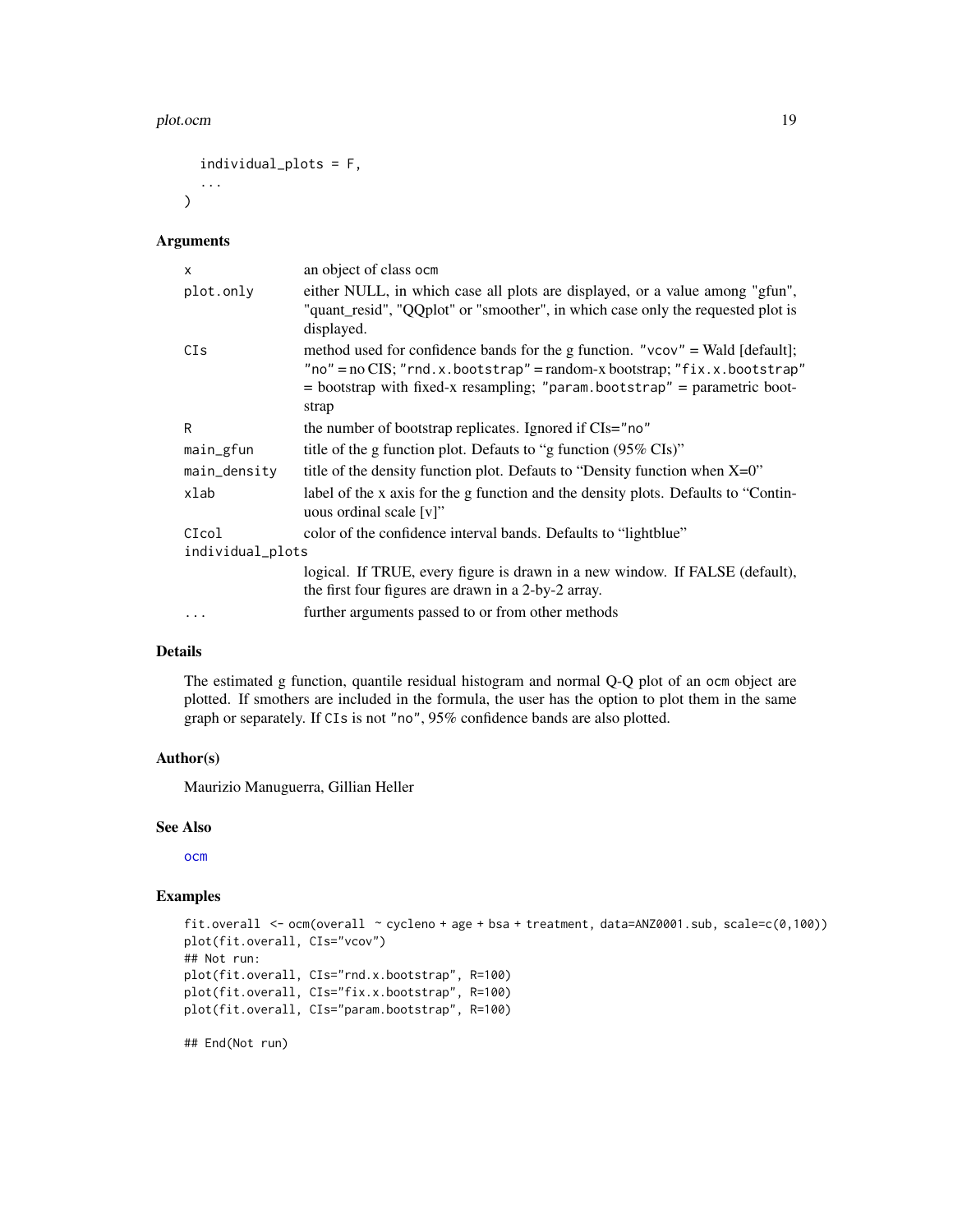<span id="page-19-0"></span>

Predicted values based on ocm object

#### Usage

```
## S3 method for class 'ocm'
predict(
 object,
 newdata = NULL,
 type = c("response", "density", "CDF", "quantile", "regressor", "exp_regressor",
    "hazard", "cum_hazard", "survival"),
  prob = 1:(K - 1)/K,
 K = 50,
  ...
)
```
# Arguments

| object   | an object of class ocm, usually a result of a call to ocm                                                                                                                                                                                                              |
|----------|------------------------------------------------------------------------------------------------------------------------------------------------------------------------------------------------------------------------------------------------------------------------|
| newdata  | optionally, a data frame in which to look for variables with which to predict.<br>Note that all predictor variables should be present, having the same names as<br>the variables used to fit the model. If NULL, predictions are computed for the<br>original dataset. |
| type     | type of prediction. One of "response" (default), "density", "CDF", "quantile",<br>"regressor", "exp_regressor", "hazard", "cum_hazard" or "survival"                                                                                                                   |
| prob     | probabilities used to evaluate the quantile function (if type="quantile")                                                                                                                                                                                              |
| K.       | number of evenly spaced values of v over which the probability density is eval-<br>uated (if type="density" or type="CDF") or number of probabilities at which<br>the quantile function is evaluated (if type="quantile"). The default is 50.                          |
| $\ddots$ | further arguments passed to or from other methods                                                                                                                                                                                                                      |
|          |                                                                                                                                                                                                                                                                        |

#### Details

An object of class ocm and optionally a new data frame are used to compute the predictions. The estimated parameters of the fitted model and K values of v are used to compute the conditional probability density and the conditional cumulative distribution. If a new data frame is used to make predictions, the individual (random) effects are set to zero, while they are maintained to the estimated values if newdata is NULL.

# Value

A vector of predictions, according to the type.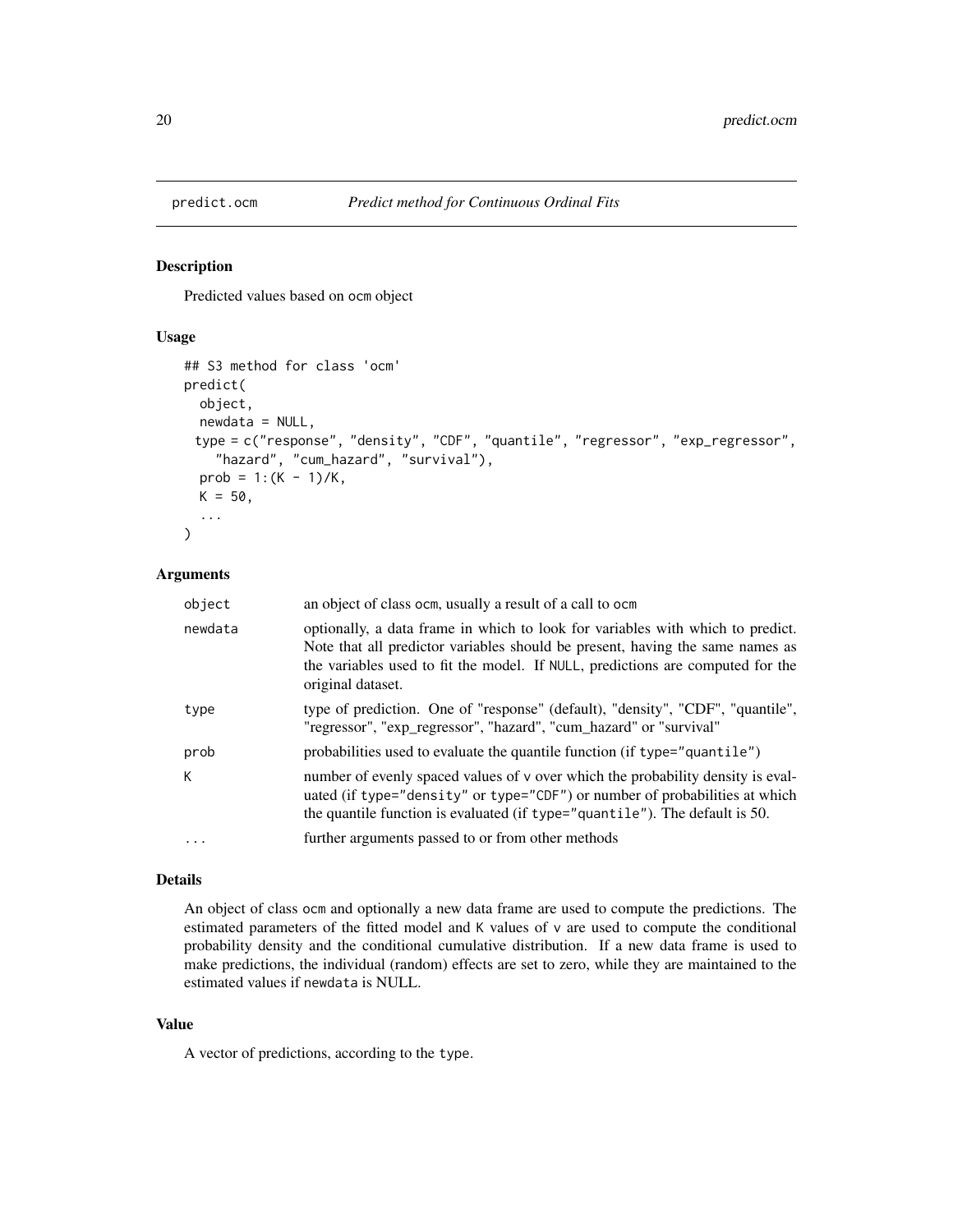# <span id="page-20-0"></span>print.anova.ocm 21

# Author(s)

Maurizio Manuguerra, Gillian Heller

#### See Also

[ocm](#page-15-1)

# Examples

```
## Not run:
fit.overall <- ocm(overall ~ cycleno + age + bsa + treatment, data=ANZ0001.sub, scale=c(0,100))
pred <- predict(fit.overall)
```
## End(Not run)

<span id="page-20-1"></span>print.anova.ocm *Print anova.ocm objects*

# Description

Print the results of the comparison of continuous ordinal models in likelihood ratio tests.

#### Usage

```
## S3 method for class 'anova.ocm'
print(
  x,
  digits = max(getOption("digits") - 2, 3),signif.stars = getOption("show.signif.stars"),
  ...
)
```
#### Arguments

| X            | an object of class anova.ocm                                                                                                   |
|--------------|--------------------------------------------------------------------------------------------------------------------------------|
| digits       | controls the number of digits to print. Defaults to the maximum of the value<br>returned by (getOption("digits") $- 2$ ) and 3 |
| signif.stars | a logical. Should the significance stars be printed? Defaults to the value returned<br>by getOption("show.signif.stars")       |
| $\cdots$     | further arguments passed to or from other methods                                                                              |

# Value

Prints anova.ocm object

### Author(s)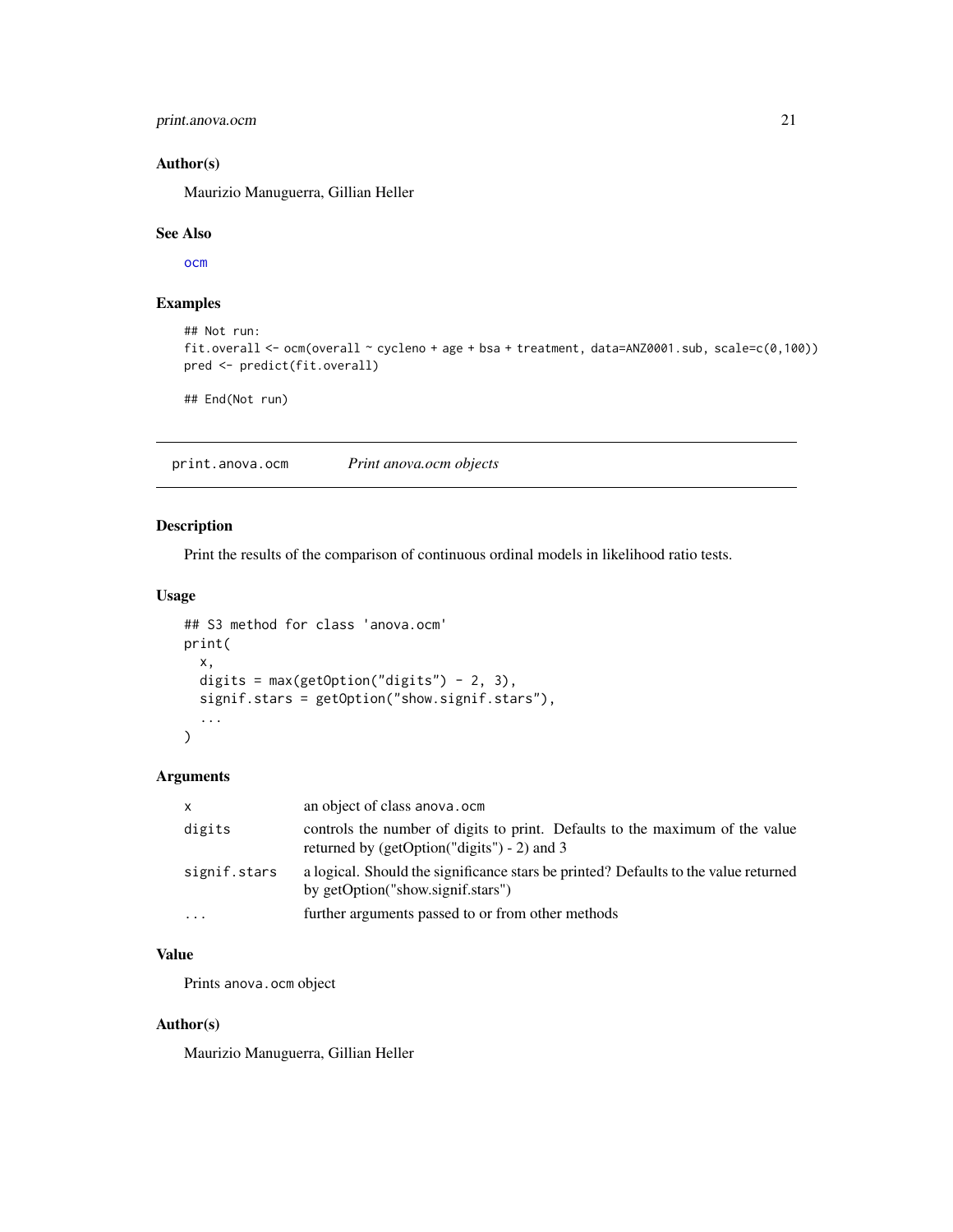# <span id="page-21-0"></span>See Also

[ocm](#page-15-1), [anova.ocm](#page-2-1)

#### <span id="page-21-2"></span>print.ocm *Print Continuous Ordinal Regression Objects*

# Description

print.ocm is the ordinalCont specific method for the generic function print, which prints objects of class ocm.

# Usage

## S3 method for class 'ocm'  $print(x, \ldots)$ 

# Arguments

|          | an object of class ocm, usually, a result of a call to ocm. |
|----------|-------------------------------------------------------------|
| $\cdots$ | further arguments passed to or from other methods.          |

#### Value

Prints an ocm object.

# Author(s)

Maurizio Manuguerra, Gillian Heller

#### See Also

[ocm](#page-15-1), [summary.ocm](#page-21-1)

<span id="page-21-1"></span>summary.ocm *Summarizing Continuous Ordinal Fits*

# Description

Summary method for class ocm

#### Usage

```
## S3 method for class 'ocm'
summary(object, full = F, ...)
```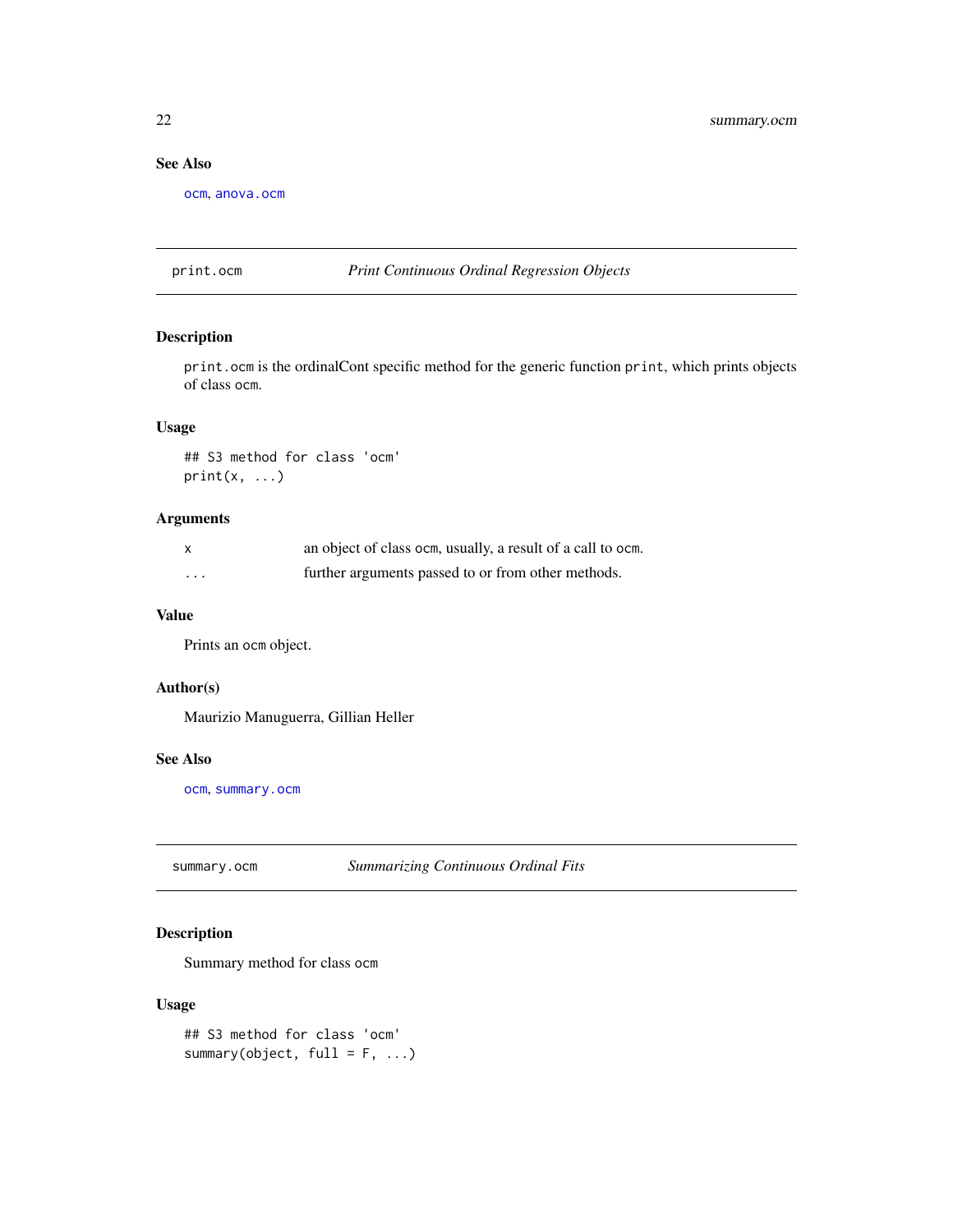#### <span id="page-22-0"></span>terms.ocm 23

#### Arguments

| object   | an object of class ocm, usually a result of a call to ocm                                                       |
|----------|-----------------------------------------------------------------------------------------------------------------|
| full     | logical, if TRUE (the default) all the parameters are printed; if FALSE, only the<br>fixed effects are printed. |
| $\cdots$ | further arguments passed to or from other methods                                                               |

# Author(s)

Maurizio Manuguerra, Gillian Heller

#### See Also

[ocm](#page-15-1), [print.ocm](#page-21-2)

# Examples

```
fit.overall \le ocm(overall \le cycleno + age + bsa + treatment, data=ANZ0001.sub, scale=c(0,100))
summary(fit.overall)
```
terms.ocm *Model Terms*

# Description

terms.ocm is the ordinalCont specific method for the generic function terms, which extracts model terms from objects of class ocm.

#### Usage

## S3 method for class 'ocm'  $terms(x, random.terms = TRUE, ...)$ 

# Arguments

| $\mathsf{x}$ | an object of class ocm, usually, a result of a call to ocm.                                        |
|--------------|----------------------------------------------------------------------------------------------------|
| random.terms | a logical indicating if random terms have to be included in the terms object.<br>Defaults to TRUE. |
| .            | further arguments passed to or from other methods.                                                 |

#### Value

An object of class c("terms", "formula") which contains the terms representation of a symbolic model.

# Author(s)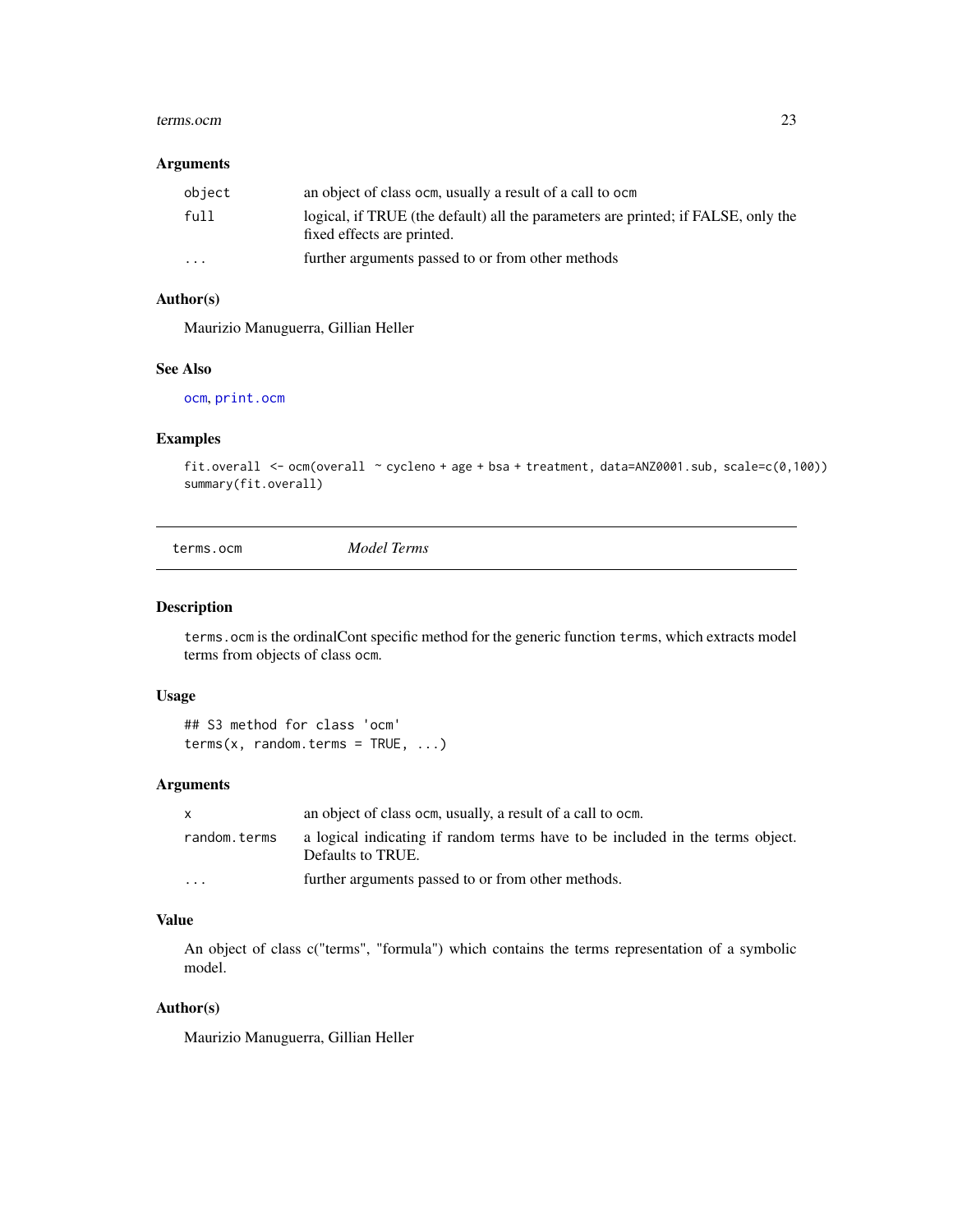<span id="page-23-0"></span>

Calculates variance-covariance matrix for a fitted ocm object

#### Usage

## S3 method for class 'ocm' vcov(object, ...)

# Arguments

| object | an ocm object                             |
|--------|-------------------------------------------|
| .      | further arguments to be passed to methods |

# Details

For the generalized logistic g-function, the variance-covariance matrix of model parameters includes information on fixed- and random- effect terms and smoothing terms.

#### Value

Variance-covariance matrix of model parameters

#### Author(s)

Maurizio Manuguerra, Gillian Heller

#### See Also

[ocm](#page-15-1)

#### Examples

```
## Not run:
fit.overall <- ocm(overall ~ cycleno + age + bsa + treatment, data=ANZ0001.sub, scale=c(0,100))
vcov(fit.overall)
```
## End(Not run)